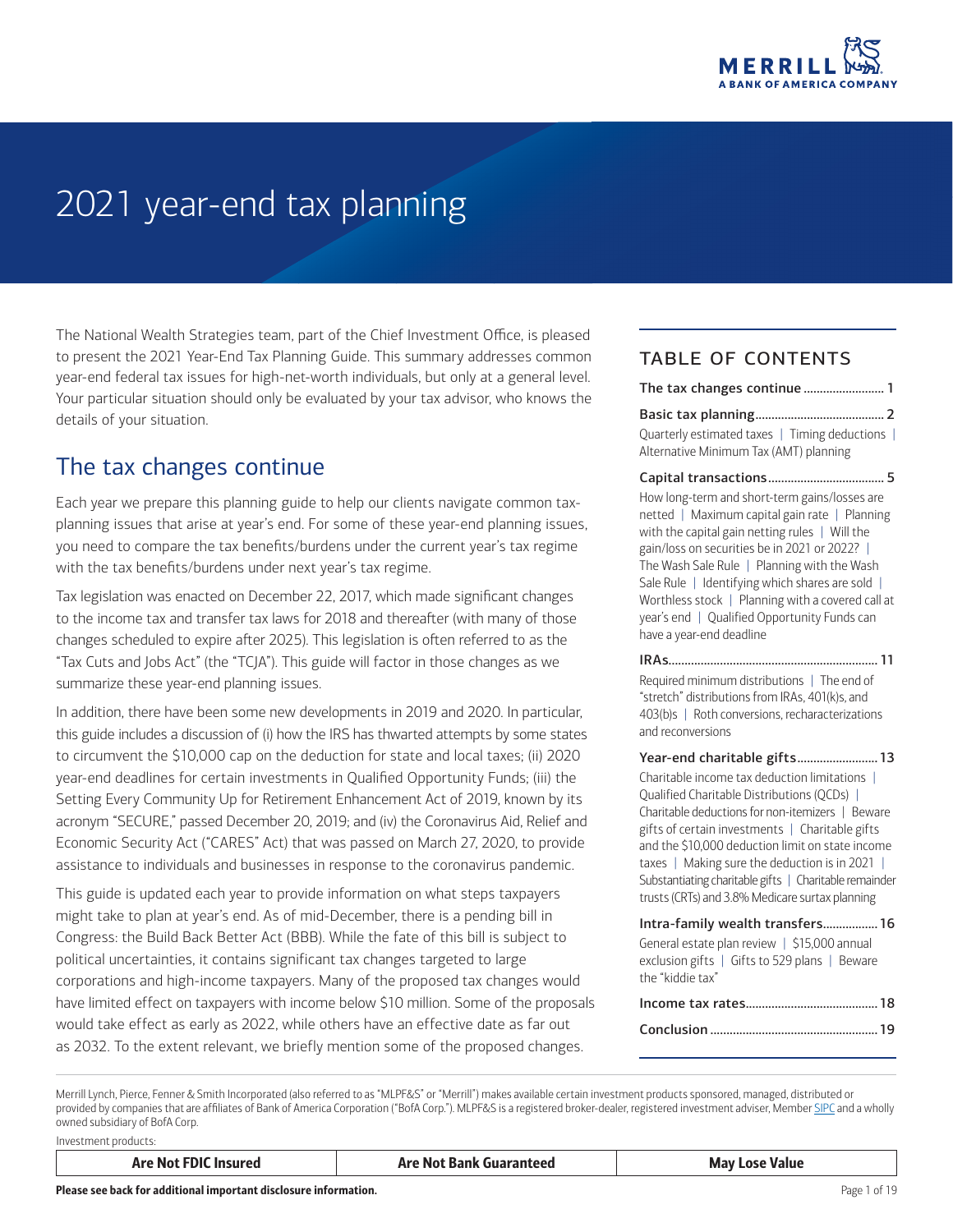Taxpayers should keep an eye on this pending legislation and stay in contact with their tax and wealth advisors for the most up to date information and how any changes could affect their year-end planning. For information regarding recently proposed changes in tax laws, readers are encouraged to refer to our *Tax Alert 2021-16: Democrats release details of tax plan to pay for social spending expansion* and *Tax Alert 2021-17: Proposed Tax Changes—Build Back Better Framework.* (Note: A more in-depth discussion of estate tax planning can be found in our Wealth Strategy Report: *Estate Planning for a Declining Estate Tax Exemption* and a more in-depth discussion of income tax planning for a range of possible future changes can be found in our *Tax Alert 2020-13: Beyond First Blushes and Gut Reactions—Planning for the Coming Tax Increases?*)

# <span id="page-1-0"></span>Basic tax planning

### Quarterly estimated taxes

Although estimated tax payments are not always a year-end matter, there are a few planning tips that are related to the year's end.

Federal (and most state) estimated tax payments are due quarterly on April 15, June 15, September 15 and January 15 (except if the 15th falls on a Saturday, Sunday or legal holiday). To the extent withholdings from your salary do not satisfy the amount due, you may have to make additional payments to the IRS by these quarterly due dates in order to avoid an underpayment penalty.

There are three ways to calculate your federal quarterly estimated tax payments; you can choose the method that requires the smallest payment. (Your state might have different rules for calculating your state estimated tax payment.)

#### Method #1: 90% Rule

Each quarter, pay 25% of 90% of the current year's tax. This requires that you predict the current year's tax.

#### Method #2: 100/110% Rule

- If your adjusted gross income (AGI) on last year's return was \$150,000 or less and you filed singly or jointly (\$75,000 for married filing separately), then your quarterly payment under this method must be 25% of 100% of last year's tax, reduced by certain credits. This requires no prediction.
- If your AGI was more than these amounts, then your quarterly payment must be 25% of 110% of last year's tax (which is mathematically equivalent to 27.5% of 100% of last year's tax).

#### Method #3: Annualization

Each quarter, based on the year-to-date pace of your income, you predict what would be 90% of the current year's tax. You pay 25% of that for the first quarter. For the second quarter, you would pay whatever additional amount would make your year-to-date estimated tax payments total 50% (of 90% of the predicted tax), etc. This annualized method can be favorable if your income is not earned evenly throughout the year.

Planning tip. Taxes that are withheld from wages are deemed to have been withheld equally on the estimated tax payment dates throughout the year. This can be beneficial if at year's end you find that you have underpaid prior quarters' estimated taxes. If you file an updated form W-4, your employer will withhold more tax, and a portion of that amount will be deemed to have been retroactively and evenly paid in prior quarters during that year, possibly mitigating an estimated tax underpayment penalty. The IRS launched a new internet-based tax withholding estimator in 2020. The results can help with more accurate withholding or estimated tax payments. The estimator can be found at: [https://www.irs.gov/individuals/tax](https://www.irs.gov/individuals/tax-withholding-estimator)[withholding-estimator](https://www.irs.gov/individuals/tax-withholding-estimator)

Similar withholding rules apply to distributions from IRAs. If it is advantageous, you can withdraw from your IRA and have tax withheld at a higher rate than the default withholding rate. The taxes that are withheld are deemed to have been withheld equally on the estimated tax payment dates throughout the year.

Because you would incur income tax on withdrawn amounts, this can make the most sense if you are over 72 and must withdraw the required minimum distributions. In that case, you would not be incurring additional income tax since you must withdraw from your IRA; rather you would just be having more tax withheld from your required minimum distributions.

Similar rules apply to Social Security retirement benefits. If you are receiving Social Security retirement benefits and want to have income tax withheld, that is accomplished by filing a Form W-4V, Request for Voluntary Withholding. If you file that form, income tax will be withheld until you file another Form W-4V directing otherwise. Any withheld amounts are deemed to have been withheld on the four estimated tax due dates.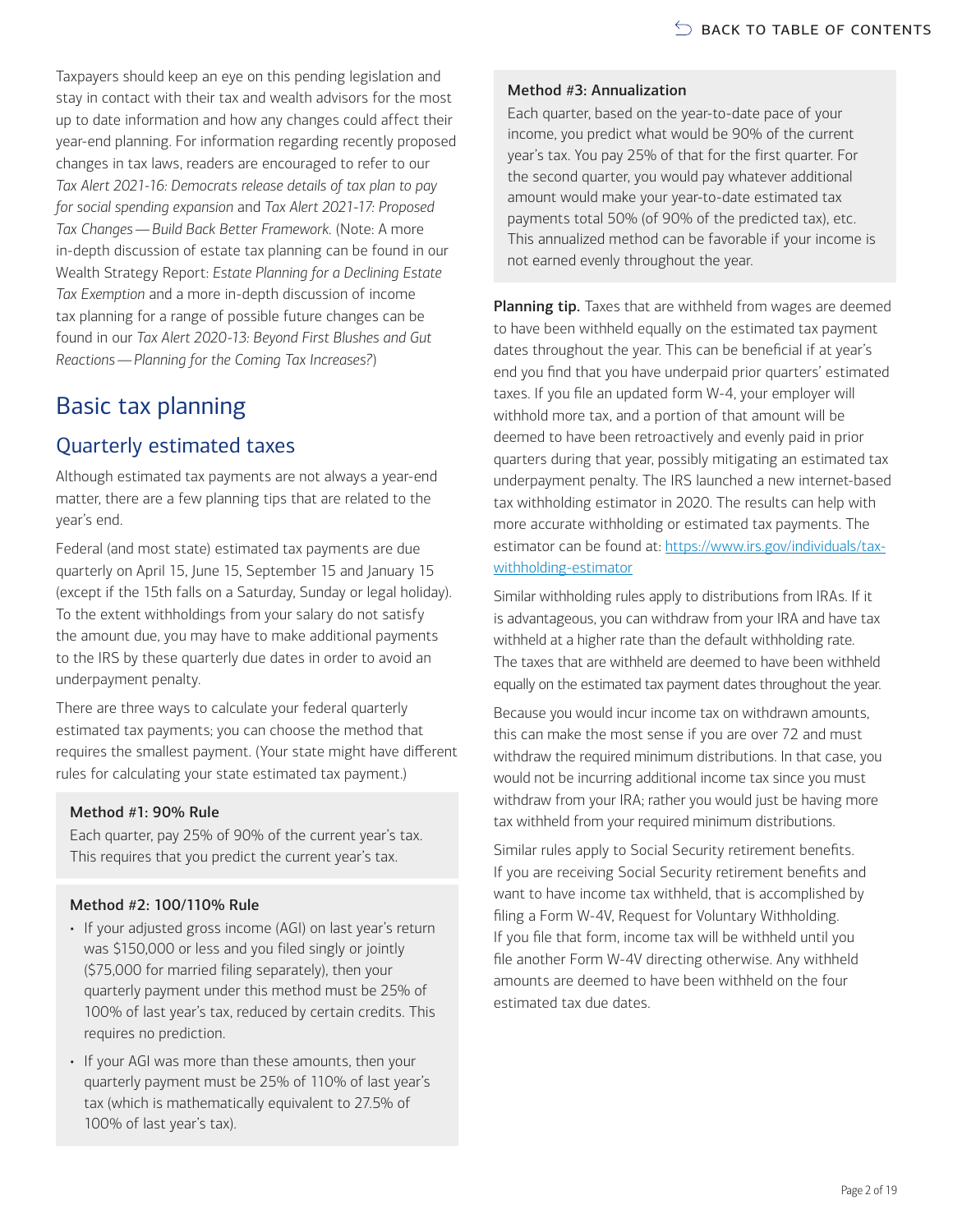Estimated taxes must include 3.8% Medicare surtax

and 0.9% Medicare tax. Traditionally, the estimated taxes discussed above have encompassed income taxes, selfemployment taxes and alternative minimum taxes. Beginning in 2014, however, taxes due under the 3.8% Medicare surtax also must be included in estimated tax calculations. Similarly, the additional 0.9% Medicare tax imposed on wages and selfemployment income above certain thresholds must be included in estimated tax calculations.

### Timing deductions

Income tax deductions are subject to many limitations that can have different effects each year. As a result, it can sometimes be beneficial to time the payment of deductible amounts, either accelerating payment into the current year or delaying payment into the next year.

In prior years, there were two significant limitations that might apply in the current or next year and which therefore could influence this type of timing. One limitation involved so-called "miscellaneous itemized deductions," which were deductible only to the extent they exceeded 2% of AGI. The TCJA made all such deductions nondeductible for tax years 2018 through 2025. Another limitation was the so-called "Pease limitation," which phased out certain itemized deductions once your AGI exceeded certain thresholds that depended on your filing status. Similar to the 2% miscellaneous itemized deductions, the TCJA removed the Pease limitation for tax years 2018 through 2025.

Nevertheless, there are other limitations to take into account, including the following:

Deduction for state and local taxes. Under the TCJA, for tax years 2018 through 2025, the deduction for state and local income, sales and property taxes is limited to \$10,000 in the aggregate (\$5,000 for married filing separately). There is no limitation on state and local property taxes paid or accrued in carrying on a trade or business, or for the production of income.

Note: The BBB Bill proposes to increase the cap on state and local taxes for 2021 and several additional years. The deduction could be means tested, but it appears it will not be unlimited.

In 2021, numerous states enacted so-called Pass-Through Entity Tax regimes. A Pass-Through Entity Tax is generally an optional tax that can be paid by a pass-through entity such as a partnership, multi-member LLC or an S-corporation, in lieu of paying taxes on such income allocable to the entities' partner, member or shareholder. The IRS has sanctioned such an approach as a way of indirectly obtaining a deduction for state and local taxes attributable to the entity's income.

Note: This \$10,000 cap does not affect "investment interest," which remains deductible as an itemized deduction, to the extent of net investment income.

Deduction for medical expenses. In 2018, 2019 and 2020, medical expenses were an itemized deduction, subject to a "floor" of 7.5% of AGI. That is, medical expenses were deductible only to the extent they exceeded 7.5% of AGI. In 2021, the floor increased to 10% of AGI. The Consolidated Appropriations Act, 2021, signed on December 27, 2020, made the 7.5% medical expense deduction floor permanent, rather than reverting to a 10% floor beginning in 2021. If you will have significant medical expenses and you will be itemizing, and if you can control the timing of these deductible payments, two planning ideas are as follows:

- If your threshold is lower in one year than another (which will depend on your AGI), making a deductible medical expenditure in that year could allow you a larger tax deduction.
- If your medical expenditures don't exceed the threshold when paid each year, then "bunching" them together in one year might allow you to exceed the threshold in one year.

Increased standard deduction. The standard deduction for 2018 increased significantly to \$24,000 (\$12,000 if single), and enhanced for elderly and blind. Those amounts are indexed for inflation. The standard deduction for 2021 is \$25,100 (\$12,550 if single) and for 2022 will be \$25,900 (\$12,950 if single). There continues to be an additional deduction for those who are 65 or older or blind. Because of this increase, you might find that taking the standard deduction provides a greater deduction than itemizing, in effect rendering your itemized deductions useless. In that case, bunching your itemized deductions might provide a benefit. For example, let's say that in addition to \$10,000 of state taxes, you also have \$13,000 of charitable deductions in each of 2021 and 2022. Your itemized deductions would total \$23,000 and so you would instead use the standard deduction of \$25,100 in 2021 and \$25,900 in 2022 (assuming married filing jointly).

If instead you could bunch all of the charitable deductions into 2021, you would have itemized deductions of \$36,000 in 2021 and you would still have the \$25,900 standard deduction in 2022.

20% deduction for qualified business income. The TCJA enacted a new deduction of up to 20% of the business income that you report on your individual tax return from a pass-through entity. We discuss the workings of this new deduction in our *Wealth Strategy Report: Business Income From Pass-Through Entities: The New 20% Deduction*.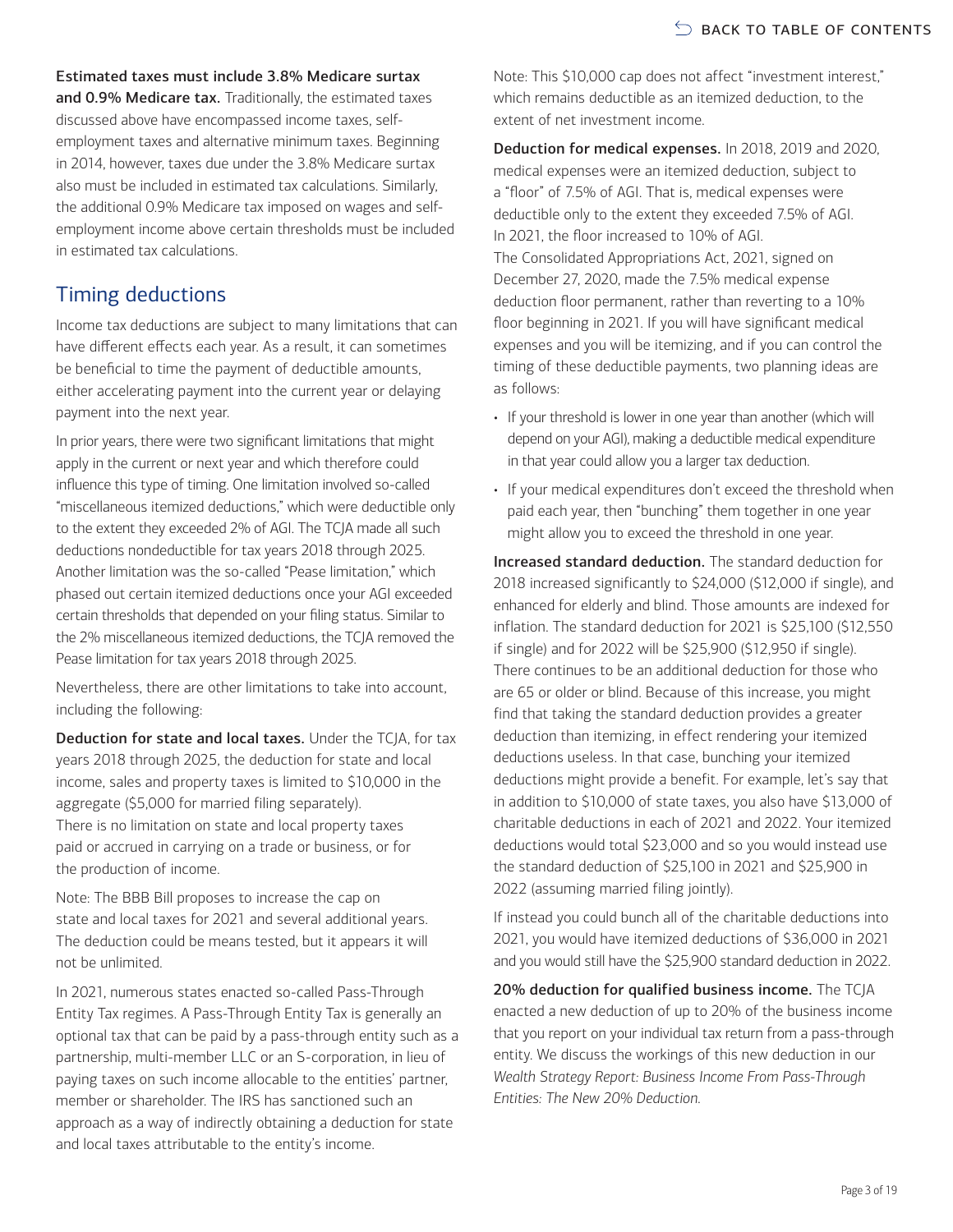The availability of this new deduction might depend on your taxable income. For example, assume you have business income from a service business. Whether a particular service business will allow you to qualify for this deduction can depend on your level of taxable income, and lowering your taxable income (by timing other deductions) could affect the amount of your deduction.

### Alternative minimum tax (AMT) planning

When calculating AMT, each taxpayer is entitled to an AMT exemption. However, that exemption is phased out as AMT income increases. The TCJA significantly increased both the amount of the exemption and the levels at which the exemption is phased out. The following charts summarize the actual exemptions for 2021 and 2022.

| <b>AMT Exemption</b>       |      | 2021        | 2022        |  |  |  |
|----------------------------|------|-------------|-------------|--|--|--|
| Married filing jointly     |      | \$114,600   | \$118,000   |  |  |  |
| Married filing separately  |      | \$57,300    | \$59,050    |  |  |  |
| Single                     |      | \$73,600    | \$75,900    |  |  |  |
|                            |      |             |             |  |  |  |
| <b>Exemption Phase Out</b> |      | 2021        | 2022        |  |  |  |
| Married filing             | From | \$1,047,200 | \$1,079,800 |  |  |  |
| jointly                    | To   | \$1,505,600 | \$1,552,200 |  |  |  |
| Married filing             | From | \$523,600   | \$539.900   |  |  |  |
| separately                 | To   | \$752,800   | \$776,100   |  |  |  |
| Single                     | From | \$523,600   | \$539,900   |  |  |  |
|                            | To   | \$818,000   | \$843,500   |  |  |  |

As a result of these changes, fewer taxpayers will now face the AMT.

If you are subject to AMT, your marginal federal income tax rate is 26% or 28%,<sup>1</sup> compared with a top marginal bracket of 37% for regular tax purposes.<sup>[2](#page-3-1)</sup> Thus, once you are subject to AMT, it can actually be beneficial to recognize income while in that tax bracket. Conversely, some deductions (such as charitable contributions and mortgage interest) are more valuable if your income tax rate is 37% than if your income tax rate is 28%. Other deductions (such as state income taxes) are not deductible for AMT purposes and therefore are "wasted" if incurred in a year you are subject to AMT.

Alternative Minimum Tax issues. If you will be paying AMT in 2021 but do not expect to do so in 2022, you might consider accelerating ordinary income into 2021 so that it is taxed at 28% rather than 37% or higher. For example, if you are considering exercising nonqualified stock options, exercising a portion in 2021 might reduce taxes overall if that income would be taxed at the marginal AMT rate of 28% in 2021 rather than, say, 37% in 2022. (You need to be careful not to exercise so many options that it causes you to no longer be subject to AMT.)

If you will be paying AMT in 2021 but not 2022, deferring certain deductions can also be beneficial. For example, it is common to pay estimated state income taxes in December, rather than January, in order to accelerate the deduction. If you are subject to AMT in 2021, state taxes paid in December 2021 will not be deductible, and so paying those taxes in December would provide no tax benefit. Consider deferring payment until 2022 if that would provide more of a benefit. Remember, however, that in general the deduction for state and local income, sales and property taxes is limited to \$10,000 in the aggregate (\$5,000 for married filing separately). As a result, it might be the case that much of your state income tax will not be deductible regardless of which year you pay it.

If you will not be paying AMT in 2021 but expect to do so in 2022. If you will not be subject to AMT in 2021 but expect to be in 2022, the suggestions in the previous paragraphs should be reversed—consider accelerating deductions into 2021 and deferring income into 2022.

The AMT is a moving target. For example, if you shift income or expenses from 2021 to 2022 (or vice versa), that can affect your AMT status for both years. You should always quantify the benefit and have your tax advisor run "before and after" tax projections prior to implementing a strategy.

<span id="page-3-0"></span><sup>&</sup>lt;sup>1</sup> Long-term capital gains retain their favorable rates (15% or 20%) under AMT.

<span id="page-3-1"></span><sup>&</sup>lt;sup>2</sup> For income subject to the 3.8% Medicare surtax, the top federal rate is 40.8%.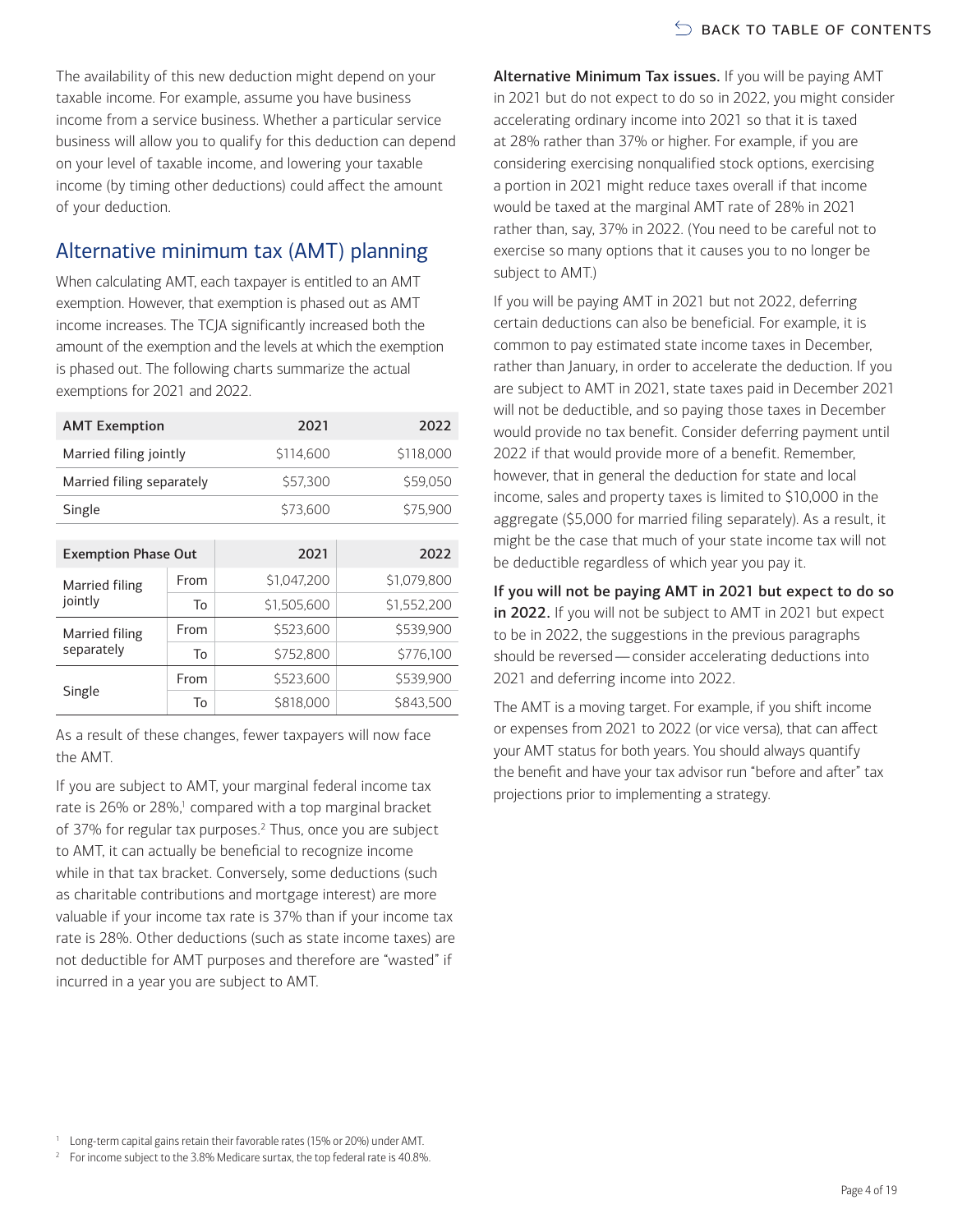# <span id="page-4-0"></span>Capital transactions

### How short- and long-term gains/losses are netted<sup>3</sup>

Capital gains and losses are subject to a series of "netting rules" that govern how capital gains are offset by capital losses. These netting rules are applied at year's end to the entire year's capital gains and losses. The steps involved in this netting process are as follows:

- 1. Short-term losses are netted against short-term gains.
- 2. Long-term losses are netted against long-term gains.
- 3. If one of the preceding two steps is a net gain and the other a net loss, you net those.
- 4. Any resulting short-term gains are taxed at ordinary income rates. Any resulting long-term gains are taxed at the appropriate long-term capital gain rates, which are as follows for 2021 (maximum rates)[:4](#page-4-2)
	- 15% for securities (for long-term capital gains). If your taxable income exceeds certain thresholds, the maximum rate applicable to long-term capital gains is 20%. These thresholds are discussed in the next section.
	- 25% for certain real estate depreciation recapture.
	- 28% for collectibles (such as art) and the portion of gain from the sale of "qualified small business" stock that is taxable.<sup>[5](#page-4-3)</sup>

#### **3.8% Medicare surtax alert**

Each of these rates is increased by an additional 3.8% if the gain is subject to the 3.8% Medicare surtax.

- 5. If there is an overall capital loss, up to \$3,000 can be deducted against ordinary income. This \$3,000 comes first from short-term capital losses, if any, and then long-term capital losses.
- 6. After applying the foregoing rules, any remaining excess capital loss is carried forward to future years indefinitely (until death), retaining its character as short- or long-term capital loss.

# Maximum capital gain rate

The maximum tax rate imposed on most<sup>6</sup> long-term capital gain is 20%. The maximum rate on "qualified dividends" is also 20%. This maximum rate begins at certain thresholds based on filing status, summarized in the following chart. These thresholds are indexed for inflation and change annually. For 2021 and 2022 they are:

| <b>Filing Status</b>      | Taxable Income Threshold for the<br>20% Rate for Long-term Capital<br><b>Gain and Qualified Dividends</b> |           |  |
|---------------------------|-----------------------------------------------------------------------------------------------------------|-----------|--|
|                           | 2021                                                                                                      | 2022      |  |
| Married filing jointly    | \$501.600                                                                                                 | \$517,200 |  |
| Head of household         | \$473.750                                                                                                 | \$488,500 |  |
| Single                    | \$445.850                                                                                                 | \$459.750 |  |
| Married filing separately | \$250,800                                                                                                 | \$258,600 |  |
| Trusts and estates        | \$13.250                                                                                                  | \$13.700  |  |

Note: The BBB Bill proposes a new tax surcharge on individuals and trusts in a two tier structure. First tier—a surcharge of 5% would apply to individuals with modified adjusted gross income in excess of \$10 million. This threshold is the same for married couples filing jointly and single taxpayers. If a married couple files separate tax returns, the threshold drops to \$5 million for each of them. For a non-grantor trust, the threshold drops to \$200,000. This low threshold is further confirmation of Congress' suspicion of trusts. Second tier—an additional surcharge of 3% would apply to individuals with modified adjusted gross income in excess of \$25 million. This threshold is the same for married couples filing jointly and single taxpayers. However, if a married couple files separate tax returns, the threshold drops to \$12.5 million for each of them. For a non-grantor trust or an estate, the threshold drops to only \$500,000. The surcharge is determined and applied to all income (i.e., wages, dividends and gains) in excess of the modified adjusted gross income thresholds (modified adjusted gross income is essentially, gross income, reduced by investment interest expense). For individuals, it is important to note that charitable deductions (and other itemized expenses) do not reduce the income potentially subject to the surcharge.

<span id="page-4-1"></span><sup>3</sup> "Long-term" gain/loss is gain/loss from the sale of a capital asset owned more than one year. "Short-term" gain/loss is gain/loss from the sale of a capital asset owned one year or less.

<span id="page-4-2"></span>Each of these rates is increased by an additional 3.8% if the gain is subject to the 3.8% Medicare surtax.

<span id="page-4-3"></span><sup>5</sup> The portion of gain from the sale of "qualified small business" stock that is taxable can vary due to several legislative amendments. We have a separate Wealth Strategy Report: *Qualified Small Business Stock.*

<span id="page-4-4"></span><sup>6</sup> As listed above, certain types of gain, such as recapture and gain from collectibles, can be taxed at higher rates.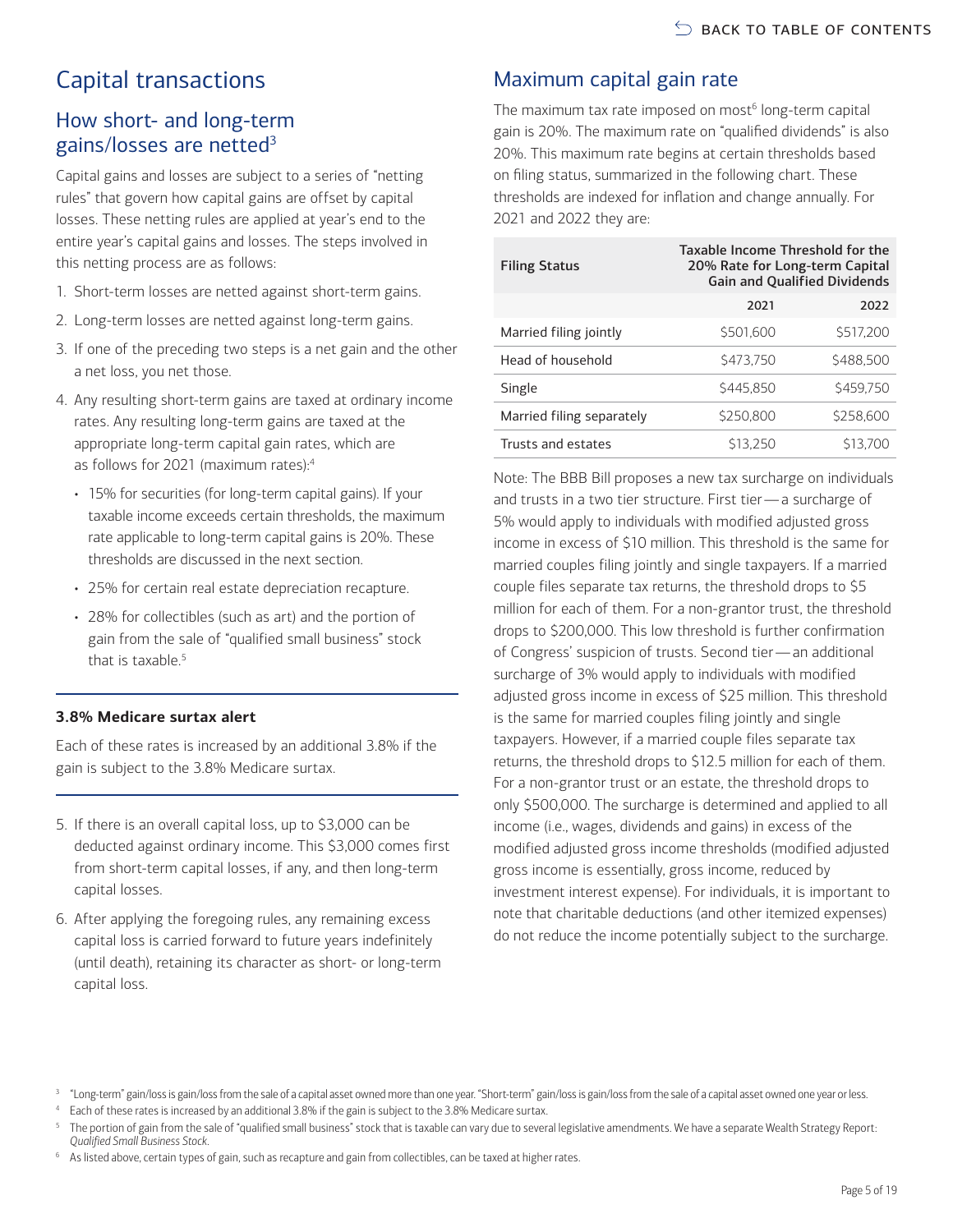#### Examples

(i) You want to raise \$50,000 in cash and can do that by selling one of two stocks. One will generate \$10,000 of long-term capital gain; the other will generate \$10,000 of short-term capital gain. Which is better?<sup>[7](#page-5-0)</sup>

You might assume it is better to incur the long-term capital gain because it is more favorably taxed at 15%/20%, but that's true only with respect to the entire year's net long-term gains. For a particular transaction, long-term is not necessarily better.

Consider if we add the assumption that you have previously recognized \$10,000 of capital losses during this tax year. Under the netting rules described above, assuming no other gains or losses, this \$10,000 capital loss will offset either of the \$10,000 gains being considered, whether it be the short- or long-term gain. Given that, which \$10,000 gain would you rather leave behind, so to speak—(i) the shortterm gain potentially taxed at 37% or (ii) the long-term gain taxed at 15%/20%? It would probably be better to incur the \$10,000 of short-term capital gain now, knowing it will be fully offset by the already-existing loss, and leave for later the \$10,000 long-term gain, which already qualifies for the favorable 15%/20% rate.

Thus, although generally long-term capital gains are to be preferred when viewing the entire year's capital gains, for this particular transaction it could be more beneficial to recognize short-term capital gain.

(ii) You have \$10,000 of short-term capital gain for the year so far, and you want to "harvest" a \$10,000 capital loss. You can generate a \$10,000 loss by selling either of two stocks. One will generate a \$10,000 long-term capital loss; the other will generate a \$10,000 short-term capital loss. Which is better? It might seem better to harvest the short-term capital loss, but that's not necessarily true.

Under the netting rules discussed previously, either loss will fully offset the \$10,000 short-term capital gain. Think of the short-term capital loss as normally offsetting 37% income and the long-term capital loss as normally offsetting 15%/20% income. Under this particular fact pattern, incurring the long-term capital loss will actually allow it to offset 37% income. Therefore, it might be better to incur the long-term capital loss and save the short-term capital loss (though it will eventually "mature" into a long-term capital loss).

# Planning with the capital gain netting rules

Long-term capital gains are often viewed as "better" than short-term gains because of the lower tax rate applicable to long-term gains. Similarly, short-term losses are often viewed as more valuable than long-term losses because under the netting rules they offset 37% gain, whereas long-term losses offset 15%/20% gain. However, the capital gain netting rules described above apply to the entire year's cumulative capital gains and losses. There is no universal rule that your next capital transaction is better being short-term or longterm. Rather, it depends on how it would affect the entire year's capital gains and losses.

#### **Capital gains**

There is no universal rule that your next capital transaction is better being short-term or long-term. Rather, it depends on how it would affect the entire year's capital gains and losses.

On the next page are two examples illustrating that (i) a long-term capital gain is not necessarily better than a shortterm capital gain and (ii) a short-term capital loss is not necessarily better than a long-term capital loss. In each case, it depends on how it would affect the entire year's capital gains and losses.

#### Will the gain/loss on securities be in 2021 or 2022?

Depending on your tax situation, you might prefer to have a year-end gain taxed in 2021 or 2022. Similarly, with a loss, you might prefer to recognize the loss sooner in 2021 or later in 2022. In general, you can achieve whatever result you want if you follow the tax rules summarized below.

Most of the rules summarized below depend on the "trade date," which is when your order to buy or sell is entered. One rule, however, depends on the "settlement date," which is normally two or three business days after the trade date. (This can differ depending on the particular type of security involved.) The rules below assume that stock is sold on an exchange. In a private transaction, state commercial law governs when the transaction is closed and a gain or loss is recognized. In order to get the tax result you want, it is important to understand which rule applies to your transaction.

<span id="page-5-0"></span>These examples assume that the sale of either stock—and therefore the retention of either stock—is consistent with your investment strategy. Always remember that it is risky to make investment decisions based solely on tax consequences.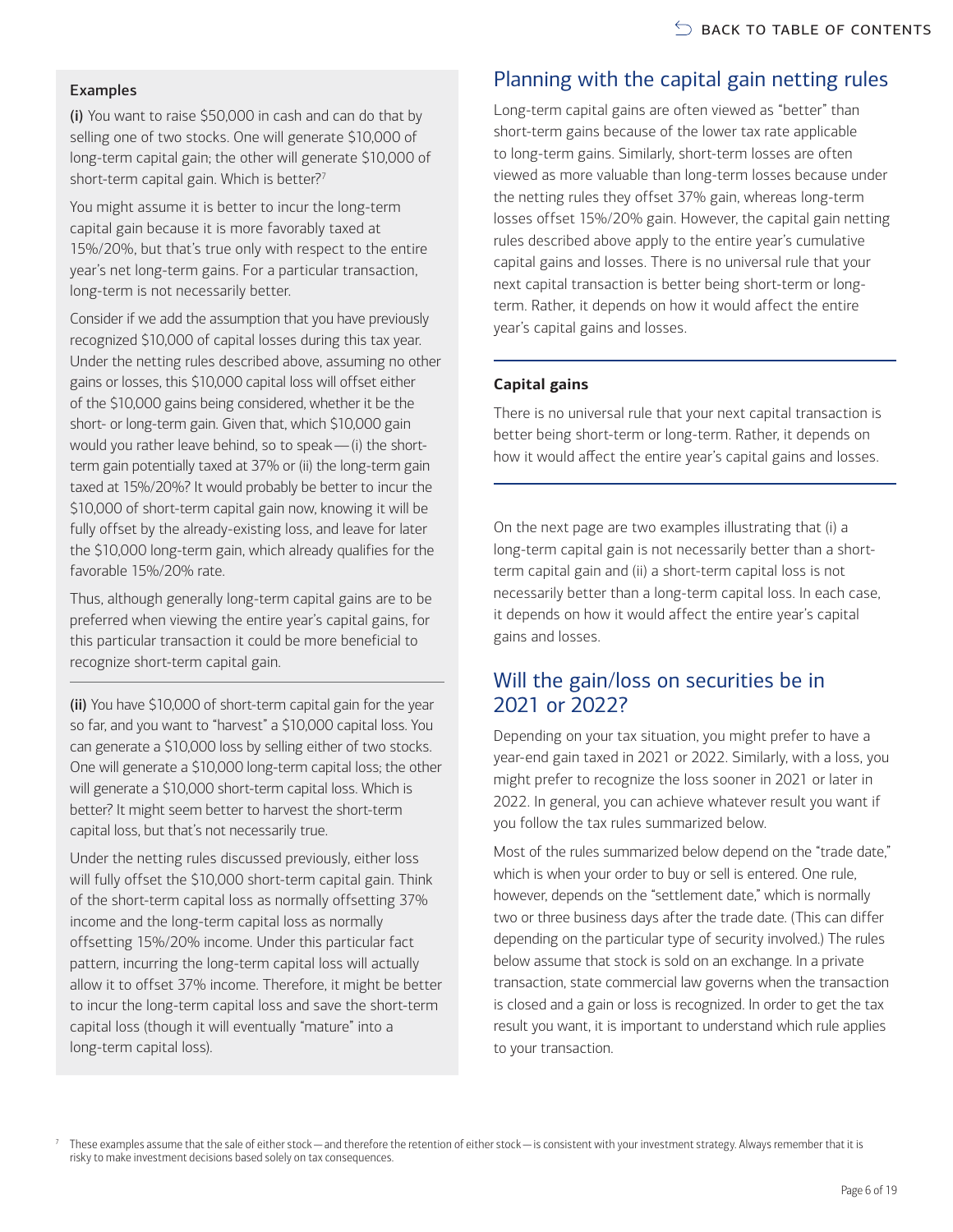Gains. For gains, there is one rule that covers both long and short positions $8$ —the gain is recognized for federal income tax purposes on the trade date.

- *Long positions.* A "long" position means you purchased stock, you own it and you will profit if the stock's price increases. If you sell stock that you own for a gain, the gain is recognized for tax purposes as of the trade date. So, if you want to defer the gain until 2022, your trade date must be in 2022.
- *Short positions.* A "short" position means you borrowed stock to immediately sell it; you do not own it but rather must repay it to the lender, and you will profit if the stock's price decreases (because you can then repurchase the stock at a lower price to repay your debt). If you shorted stock and now want to close out that short to take a gain, the gain will be taxed as of the trade date. So, if there is a gain in the short position, then closing with a trade date of December 31, 2021, and a settlement date of January 4, 2022 (two business days later), will trigger the gain in 2021. If you want to defer the gain until 2022, your trade date must be in 2022.

#### **Deferring gain**

If you sell stock that you own for a gain, the gain is recognized for tax purposes as of the trade date. So, if you want to defer the gain until 2022, your trade date must be in 2022.

Losses. For losses, there's one rule for long positions, another for short positions.

- *Long positions.* If you own stock and want to sell it for a loss, the loss is incurred as of the trade date (same rule as for gains on long positions). So, if you want to be able to take the loss on your 2021 tax return, make sure your trade date for the sale is on or before December 31, even if that sale settles in January 2022.
- *Short positions.* If you shorted stock and now want to close out that short to take a loss, the loss is recognized for tax purposes on the settlement date when the shares are delivered to close the short. So, if you want to be able to take the loss on your 2021 tax return, make sure your trade date will be early enough so that the settlement date will also be in 2021.

|                      | Long Position | <b>Short Position</b> |
|----------------------|---------------|-----------------------|
| Gain is triggered on | Trade date    | Trade date            |
| Loss is triggered on | Trade date    | Settlement date       |

# The Wash Sale Rule

Although the Wash Sale Rule can be triggered at any time and so is not limited to year-end planning, it often comes into play when you "harvest" a loss, which often occurs at year's end.

The rationale behind the Wash Sale Rule is to disallow a current tax loss if you haven't changed your economic position due to a quick sale/repurchase. So, if you sell stock at a loss and reacquire "substantially identical securities" within 30 days before or after the loss<sup>9</sup> (total of 61 days), that is a "wash sale" and the result is:

- The loss is disallowed currently.
- The disallowed loss is added to the basis of the reacquired securities, in effect deferring the loss until you sell those reacquired securities (there is an important exception, noted in the paragraph below labeled "Beware repurchasing in an IRA").
- The holding period of the "old" securities carries over to the holding period of the reacquired securities.

The result is approximately the same as if you had not sold/ reacquired the shares. IRS Publication 550 states that the Wash Sale Rule is also triggered if the reacquisition is by your spouse or your controlled corporation.

The Wash Sale Rule can also apply to short sales. For example, assume that you short stock and the stock price appreciates, which means you have a built-in loss. Assume you close the short position to incur the loss and, within 30 days, you short the same stock again. The Wash Sale Rule would apply and the loss would be disallowed.

Be aware that with multiple investment managers and separate investment accounts, the Wash Sale Rule can be inadvertently triggered. There is no requirement that it be triggered intentionally. For example, assume fund manager A of your separately managed account sells shares of ABC stock to harvest a loss, while fund manager B buys ABC stock within 30 days. That is a wash sale.

The Wash Sale Rule can apply partially. For example, if you sell 100 shares at a loss but reacquire only 60 shares of the same stock, the Wash Sale Rule would apply to 60 shares. For the other 40 shares that were sold at a loss, the loss would be allowed.

Beware repurchasing in an IRA. The Wash Sale Rule will apply even if the loss is incurred in a taxable account and the repurchase occurs in an IRA (traditional or Roth). In a 2008 Revenue Ruling, the IRS stated that, assuming the conditions of the Wash Sale Rule are met, the loss would be disallowed, but the disallowed loss would not be added back to the basis of the security repurchased inside the IRA. This is a worse result

<span id="page-6-0"></span><sup>8</sup> This assumes the short position is not a "short against the box."

<span id="page-6-1"></span>9 It is irrelevant whether the year's end is straddled. A loss incurred in December followed by a repurchase in January still triggers the Wash Sale Rule if the requirements are met.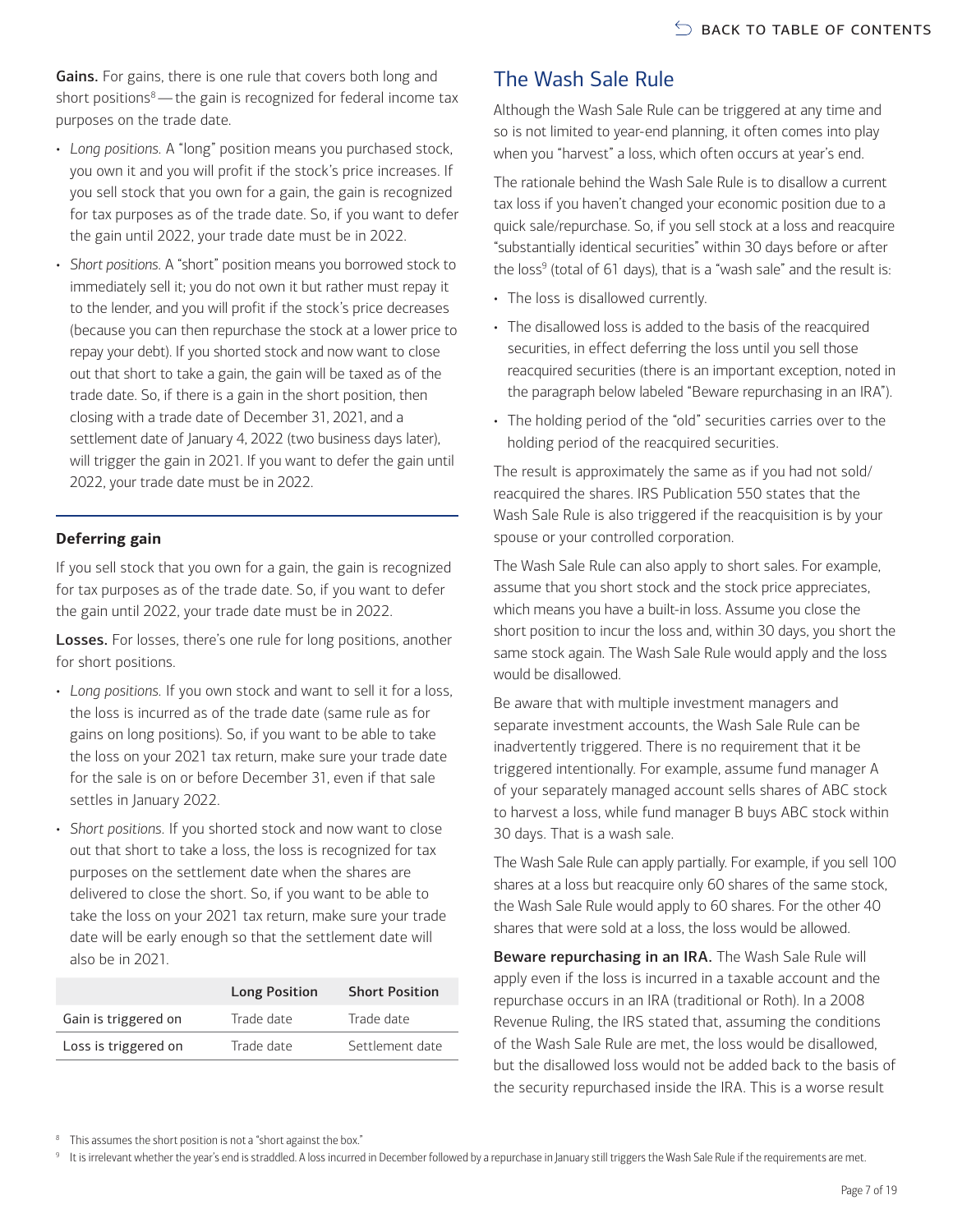than if the repurchase had occurred in a taxable account, in which case the disallowed loss would have been added to the basis.

Note: The BBB Bill proposes to modify and expand wash sale rules. The Bill would expand the scope of wash sales to include sales, dispositions, or terminations of specified assets. "Specified assets" would include an expanded scope of assets, including crypto-currencies (any digital representation of value which is recorded on a cryptographically secured distributed ledger or any similar technology as specified by the Treasury Secretary), foreign currency, and certain commodities. The proposal would also expand the wash sale rules so that they apply if the taxpayer or a related party acquires substantially identical specified assets. The effective date for the proposed expanded wash sale rules would apply to sales, dispositions and terminations after December 31, 2021.

### Planning with the Wash Sale Rule

Each of the following constitutes a reacquisition under the Wash Sale Rule. That means if you recognized a loss 30 days before or after any of these transactions in the same or "substantially identical" stock, the loss is disallowed. Although some of these reacquisitions might be beyond your control, that just means you need to control when you incur the loss.

- Buying the same stock on the market (including via a dividend reinvestment program).
- Receiving the same stock as a compensatory stock bonus.<sup>10</sup>
- Being granted a compensatory stock option (the Wash Sale Rule can be triggered by the acquisition of an option to purchase the security, as well as by the reacquisition of the security itself).<sup>11</sup>
- Exercising a compensatory stock option (unless the grant of the option previously triggered the Wash Sale Rule; an option can trigger the Wash Sale Rule only once).
- Buying a listed option on the stock on an exchange.
- Acquiring certain convertible preferred stock, convertible into the security that was sold for a loss.
- Selling "deep in the money" puts (the theory being that if you sell deep in the money puts, as a practical matter you are going to end up with the stock again because the put option will likely be exercised).

#### There are straightforward ways to avoid the Wash Sale Rule.

- You could incur a loss and then wait 30 days before reacquisition. Remember, the loss is incurred on the trade date if you are selling long stock, while the loss is incurred on the settlement date if you are closing a short position for a loss.
- An approach similar to the preceding idea is to first purchase more of the stock that you intend to sell (called "doubling up"), and then wait 30 days before selling the stock for a loss. (You would need to be sure to properly identify the stock being sold for the loss. How to do that is discussed in the next section.) The main difference between this approach and the approach described in the preceding paragraph is that you would be "in" the market during the 30-day waiting period.
- You could make sure that what is reacquired is not "substantially identical securities."
	- For stocks, a different issuer/company is not "substantially identical." Therefore, you could sell your stock and reacquire shares of a different company that is in the same sector as the stock you sold.
	- For bonds, you could purchase the bonds of a different issuer. It is possible to stay with the same issuer, but the terms of the bond would have to be sufficiently different.
	- For mutual funds, former IRS Publication 564 stated the following: "In determining whether the shares are substantially identical, you must consider all the facts and circumstances. Ordinarily, shares issued by one mutual fund are not considered to be substantially identical to shares issued by another mutual fund." Prior years' versions of Publication 550 have stated that it incorporates Publication 564, although current versions of Publication 550 no longer say that explicitly. Unfortunately, Publication 550 does not address mutual funds (or ETFs) in the context of the Wash Sale Rule.
- If you have triggered the Wash Sale Rule and the triggering repurchase has not occurred within an IRA, then the disallowed loss has been deferred by adding the disallowed loss to your basis in the replacement shares. If you sell those replacement shares and do not reacquire "substantially identical" securities for 30 days, then the Wash Sale Rule would not apply to that later sale.

<span id="page-7-0"></span><sup>10</sup> There is no clear guidance whether a restricted (i.e., non-vested) stock grant constitutes a reacquisition.

<span id="page-7-1"></span><sup>11</sup> There is also no clear guidance whether a non-vested stock option grant constitutes a reacquisition.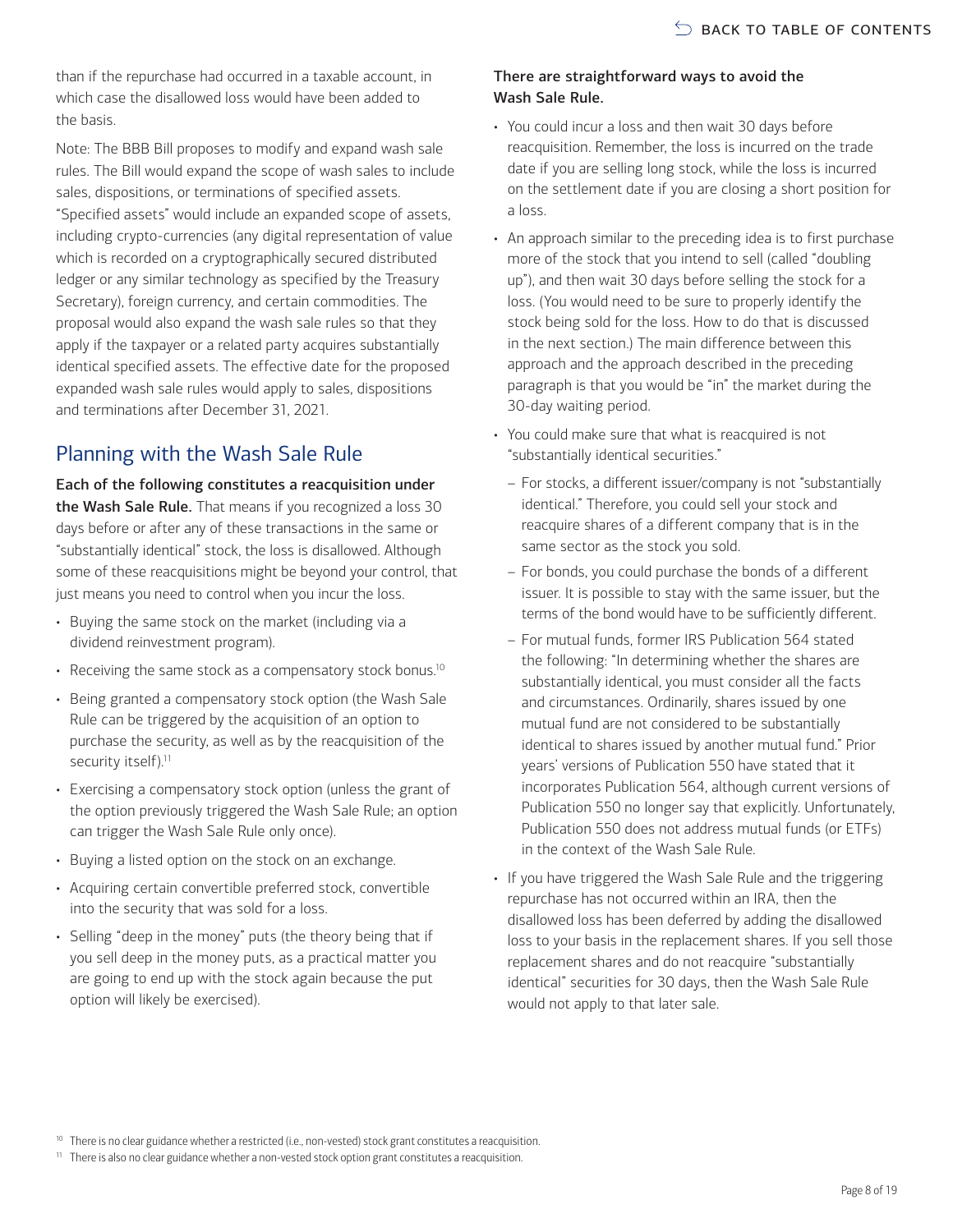# Identifying which shares are sold

Like the Wash Sale Rule, this issue can arise at any time and is not limited to year-end planning. However, because year-end planning often includes recognizing gains or losses for tax purposes, it is important to be sure that the tax lots sold will generate the desired gain or loss.

To understand why this issue can be important, consider the following example.

Example. Assume your account holds two lots of ABC shares. One lot consists of 1,000 shares purchased at \$100/share on January 5 for \$100,000. The second lot consists of 1,000 shares purchased at \$75/share on March 16 for \$75,000. You want to sell 1,000 shares. Which lot should be sold?

Answer: It depends on your situation. The first lot has a higher basis and will generate less capital gain, which is normally preferred. However, if you have tax losses that can offset the gains, it might make sense to sell the second lot.

There are rules for determining which lots are considered sold for tax purposes. If you know the rules and follow them properly, you can be treated as having sold whatever lot you choose. If you do not affirmatively address this, a result will be imposed on you via a default rule, which might or might not produce the best tax result.

#### For securities other than mutual funds:

You can identify which shares you want to sell, and those will be the shares you are considered to have sold. This process is known as "specific identification" and has two requirements:

- 1. When the trade is requested, you must communicate to your portfolio manager which shares are to be sold. This can be done orally or in writing.
- 2. You must receive written confirmation of your identification within a reasonable time.

If you do not follow the "specific identification" method described above (or you fail to meet both requirements), then the default rule applies, which is first in, first out (FIFO). In other words, the first shares you acquired in the account are deemed to be the first shares sold from the account.

#### For mutual fund shares and shares subject to a Dividend Reinvestment Plan (DRIP):

In 2012, the rules for determining which mutual fund shares (including DRIP shares) have been sold, and the basis in those shares, changed. The rules are complicated, and the rule that you will be subject to can depend on your investment manager's default method. These rules are beyond the scope of this summary.

#### **Which stock have you sold?**

If you know the rules and follow them properly, you can be treated as having sold whatever lot you choose. If you do not affirmatively address this, a result will be imposed on you via a default rule, which might or might not produce the best tax result.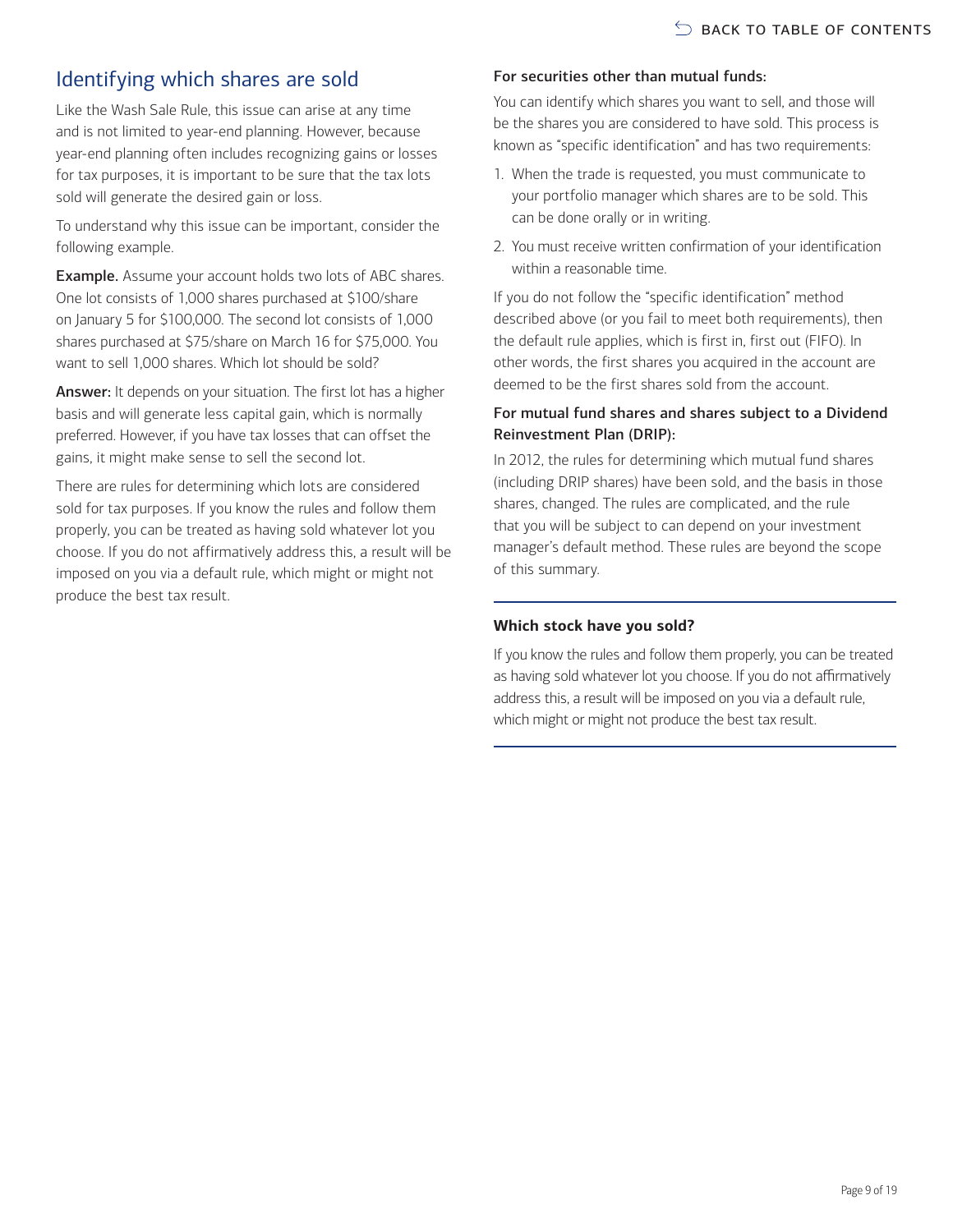### Worthless stock

The general rule is that if a stock (or any security) becomes worthless during the year, it is treated as if you sold it for \$0 on December 31, resulting in a capital loss. You must be able to prove the stock is worthless. Bankruptcy might be such proof, but if the bankruptcy is a reorganization and the company might emerge as a continuing enterprise, then the stock is probably not worthless.

This rule is not optional. If the stock becomes worthless, you must deduct it in the year it first becomes worthless or not at all. This can lead to a sort of dilemma if you have an asset that might be worthless but it's not certain:

- If you deduct the stock as worthless before it actually becomes worthless, the IRS can disallow the loss. The stock must be totally worthless to get the write-off.
- If you wait too long to deduct the stock as worthless, the IRS can claim it was first worthless in a prior year. If the statute of limitations for that prior year has expired, it would be too late to go back and amend the prior year's return to claim the loss.

Because of this, some advisors suggest that it is better to claim worthlessness sooner rather than later. An alternative might be to sell the stock for pennies. A sale is much more easily identifiable as a transaction triggering a loss than is worthlessness.

### Planning with a covered call at year's end

Selling a covered call is a common investment technique in which you receive a premium for selling a call option on stock that you already own (that is, your obligation under the call option, should it be exercised, is "covered"). This can present a year-end tax planning opportunity that may seem too good to be true—and it is. There is a special tax rule that addresses what otherwise could be a good tax planning opportunity.

Because the two positions (the owned stock and the sold option) are inversely related, at year's end one of them might have a built-in loss and the other a built-in gain. That loss and offsetting gain have a net economic value of \$0, but for tax purposes you might be tempted to harvest the loss in late December and take the same amount of gain in early January. If the loss and gain are recognized within 30 days of each other, then the loss would be disallowed in the earlier year under the so-called "tax straddle" rules.

### Qualified Opportunity Funds can have a year-end deadline

A tax provision enacted in December 2017 allows capital gain to be deferred, and possibly reduced, if the capital gain is timely reinvested into a Qualified Opportunity Fund ("QOF"). The Treasury issued final regulations on December 18, 2019 (and generally effective on March 13, 2020), which modified some of the proposed regulations and clarified many topics that were of concern to potential opportunity-zone investors and potential sponsors. We have a separate Wealth Strategy Report that discusses the rules governing QOFs: *Deferring Capital Gain: Qualified Opportunity Zones*. In addition, there are several timing issues contained in the statute and proposed regulations, some of which will be relevant for 2021 year-end planning. We have a separate Wealth Strategy Report addressing those: *Qualified Opportunity Funds: Timing Matters*.

In order to obtain the benefit of the 7-year basis increase before the deemed recognition on December 31, 2026, you would have had to invest in a QOF on or before December 31, 2019. In order to obtain the benefit of the 5-year basis increase before the deemed recognition on December 31, 2026, you would have to invest in a QOF on or before December 31, 2021.

When the investment in a QOF is made. Even if you know that you need to invest in a QOF by a certain date, it's not always easy to determine whether you have done so. When is an amount considered invested in a QOF? In the case of publicly-traded stock, the trade date is when stock is considered acquired. However, most QOFs will not be publicly-traded securities; they will be private investments, which makes it less clear.

For example, assume you subscribe to invest in a QOF, and there is a capital call due by Day 10. You wire the funds to the QOF on Day 3. Other investors wire funds on other days, all before Day 10. The funding closes on Day 10. Your ownership interest is entered on the books of the QOF on Day 12. Your certificate of ownership (it could be a limited partnership certificate, it could be a stock certificate) is mailed to you on Day 13 and you receive it on Day 16. On what day have you "invested in a qualified opportunity fund"? It would be best either (i) to know for certain what the rules are governing the transaction and the precise day on which you have "invested in a qualified opportunity fund", or (ii) to plan ahead to avoid the issue. For example, you might plan the transactions so that no matter which of several possible days is the precise day on which you are considered to have invested in the QOF, in all cases the QOF investment will be timely.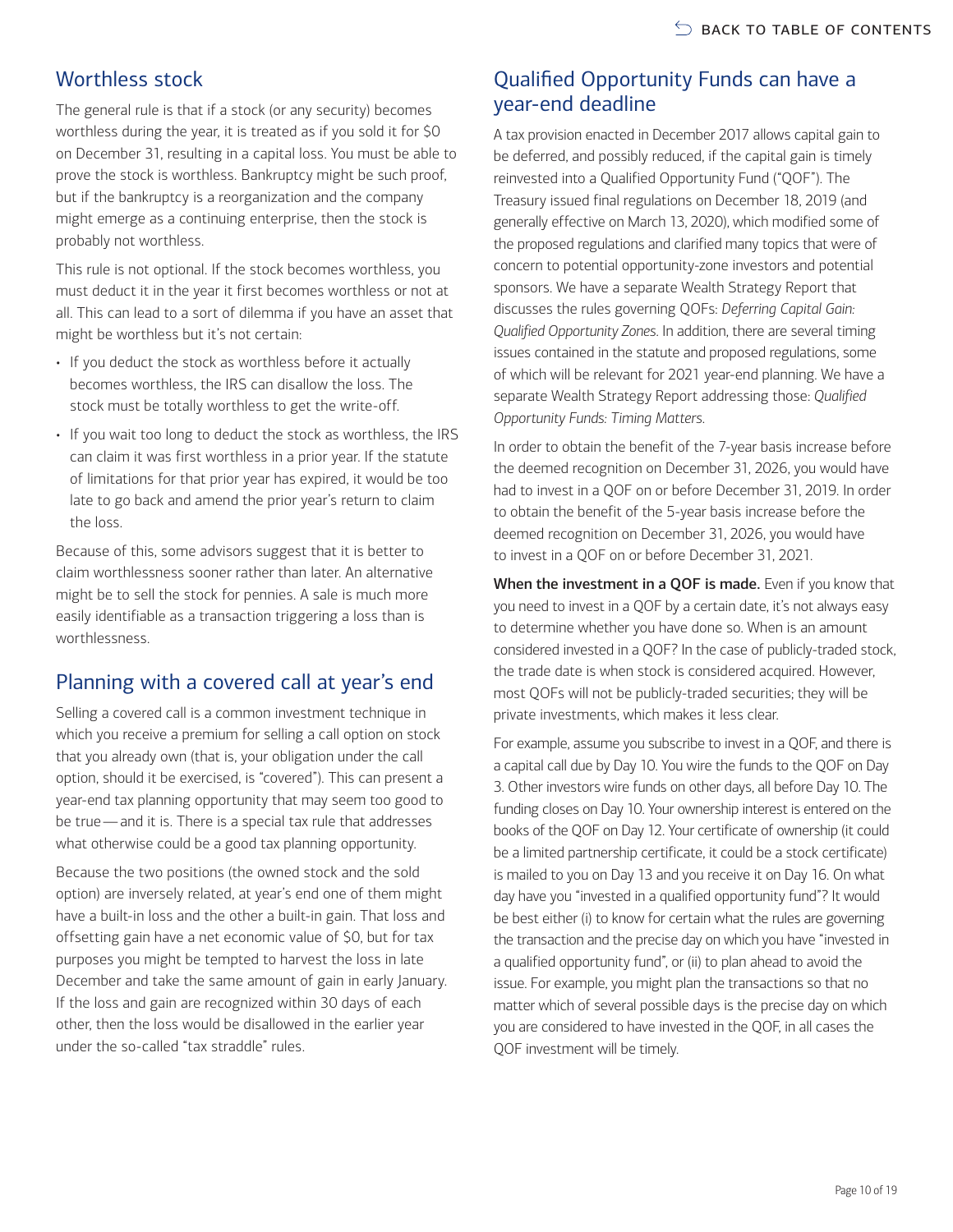# <span id="page-10-0"></span>IRAs

### Required minimum distributions

Generally, you must begin withdrawing required minimum distributions (RMDs) from your traditional IRA by April 1 of the year following the year you turn 72 (or age 70½ if you reached age 70½ on or before December 31, 2019). Failure to withdraw your annual RMD could expose you to an excise tax equal to 50% of the excess of (i) the amount you should have withdrawn, over (ii) the amount actually withdrawn. Therefore, you should be sure that you avoid an unnecessary 50% excise tax by timely withdrawal of your RMD.

If you were born before July 1, 1949, then you were subject to the RMD rules for tax year 2019 and later. If you were born on or after July 1, 1949 you will be subject to the RMD rules beginning in the year you turn 72 when you will be allowed to take your first RMD anytime from January 1 of that year through April 1 of the following year.

(For all future years, you can withdraw that year's RMD from January 1 to December 31 of that year.) However, this does not mean that you should necessarily wait until April 1 of the following year.

If you withdraw your first RMD in the year following the year you turned 72, you will still have to take your RMD for that year by December 31. That would mean two IRA distributions in the same year, which would "bunch" taxable income into one year and might not be best overall.

The CARES Act suspended the RMD rules for 2020. There has been no similar suspension adopted for tax year 2021.

We have two separate Wealth Strategy Reports: (i) *Required Minimum Distributions* and (ii) *Should You Take Your RMD Earlier or Later in the Year?*

Note: The BBB Bill proposes a new additional minimum required distribution for taxpayers with (1) high income (adjusted taxable income exceeding \$450,000 for a married couple, \$400,000 for a single taxpayer) and (2) large retirement account balances (\$10 million). The proposed new additional distribution would take effect in 2029 and generally would require 50% of the excess over \$10 million to be withdrawn and 100% of any Roth amount to be withdrawn if retirement balances exceed \$20 million.

### The end of "stretch" distributions from IRAs, 401(k)s, and 403(b)s

Upon the death of an IRA, 401(k) and 403(b) owner, it is common planning to leave the retirement assets to one's spouse. If there is no spouse, it is common planning to leave the retirement assets to one's child(ren) or grandchild(ren). Before the SECURE Act, the retirement assets could be distributed over the child's or grandchild's lifetime, often referred to as a "stretch" provision. This ability to stretch the retirement asset distributions allowed undistributed amounts inside the retirement accounts to continue to grow on a tax-deferred basis until distributed.

Moreover, the younger the beneficiary, the longer the life expectancy. The longer the life expectancy, the smaller the annual required distributions and the greater potential for deferring income taxes and growing the retirement account.

The SECURE Act changed this rule and severely limits the ability to stretch distributions from retirement assets in IRAs and qualified plans like 401(k)s. The legislation generally requires non-spouse beneficiaries to take complete distribution of the benefits by the end of the tenth calendar year following the account owner's death. This rule applies regardless of whether the account owner died before or after his or her required beginning date.

There are exceptions to this new 10-year rule for a designated beneficiary who is (i) the spouse, (ii) a minor child, (iii) a disabled or chronically ill person, or (iv) a person not more than 10 years younger than the account owner.

This change generally became effective for account owners dying after December 31, 2019.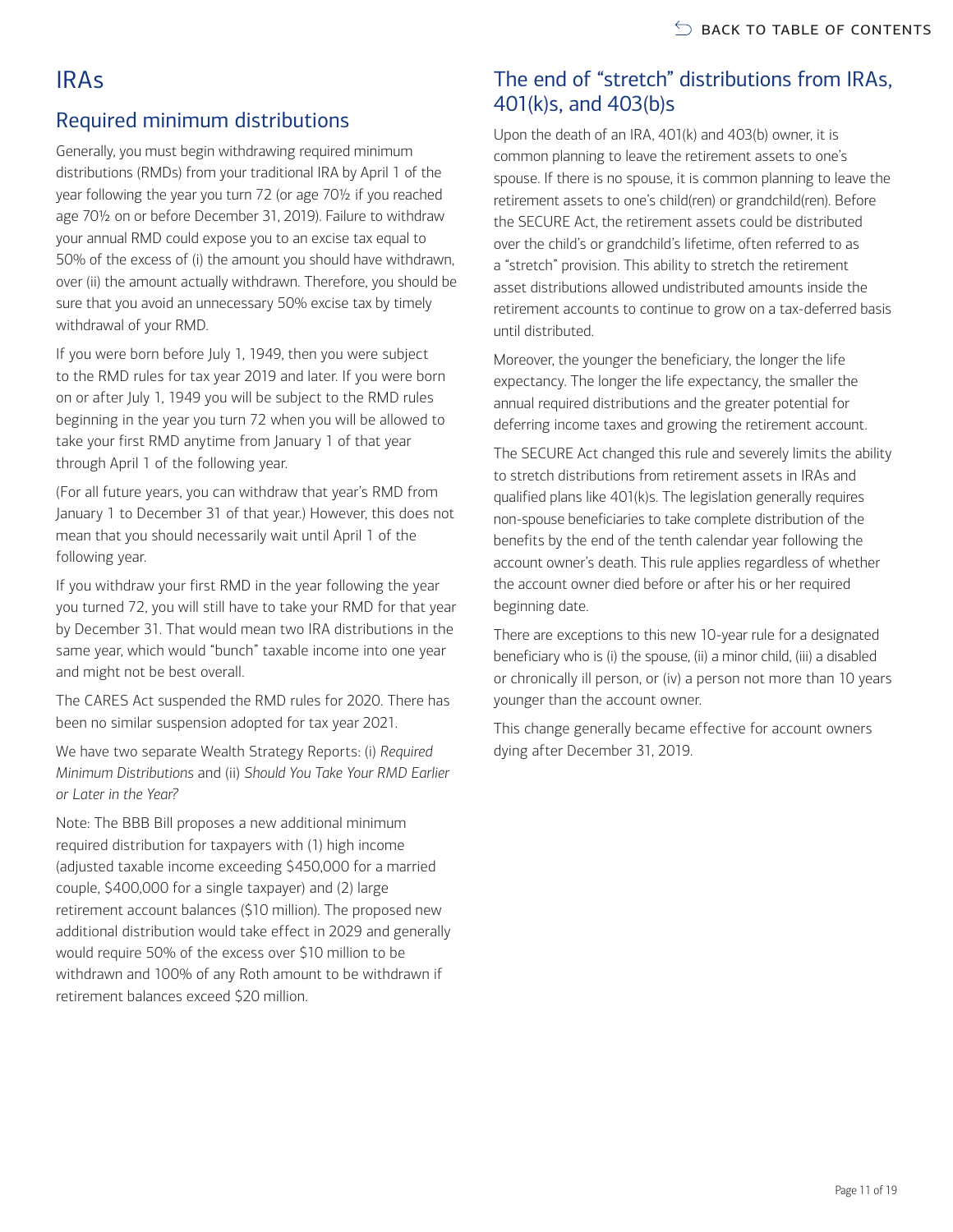#### Roth conversions, recharacterizations and reconversions

Since 2010, individuals can convert traditional IRAs and funds held in other tax-favored retirement vehicles to Roth IRAs regardless of income. (Prior to 2010, if you had "modified" adjusted gross income in excess of \$100,000 or if your filing status was married filing separately, you were not allowed to convert.) As a result, many individuals have converted traditional IRAs to Roth IRAs[.12](#page-11-0)

Prior to 2018, if your Roth IRA portfolio decreased after conversion, it was possible to "undo" the conversion, a process called "recharacterization." For tax years beginning after 2017, the TJCA changed the rule governing Roth IRA recharacterization; you can no longer recharacterize a Roth IRA conversion. Converting a traditional IRA to a Roth IRA is now a one-way street.

<span id="page-11-0"></span>If you expect tax rates to increase in 2022, some commentators have suggested that 2021 might present a good opportunity to consider a Roth conversion, so that the income resulting from the conversion will be taxed at a maximum rate of 37% in 2021 instead of some higher rate in 2022 or later. We have a separate report, *Tax Alert 2020-13: Beyond First Blushes and Gut Reactions —Planning for the Coming Tax Increases?,* that covers this possibility as well as several other possible steps that taxpayers might consider in anticipation of possible tax changes.

Note: The BBB Bill proposes two separate rules for Roth conversions: one proposed to take effect in 2022 and the other in 2032.

No Back-Door Roth Conversions. For all taxpayers (regardless of income level), the BBB would prohibit amounts held in non-Roth accounts in (i) an employer sponsored retirement plan or (ii) a traditional IRA from being converted to a Roth IRA or a Roth 401k if any portion of the distribution that is being converted consists of after-tax contributions. This proposal would be effective for 2022, leaving 2021 the last year to make such a conversion.

Roth Conversions. Commencing in 2032, Roth conversions of tax deferred retirement assets for high-income taxpayers would be eliminated. In the case of a high-income taxpayer [same income limits mentioned in the proposed minimum distribution Note], (1) funds held in traditional IRAs may not be converted to a Roth IRA and (2) funds held in a 401(k) plan (non Roth portion), 403(b) plans, and governmental section 457(b) plans may not be converted into either a Roth 401k account or a Roth IRA.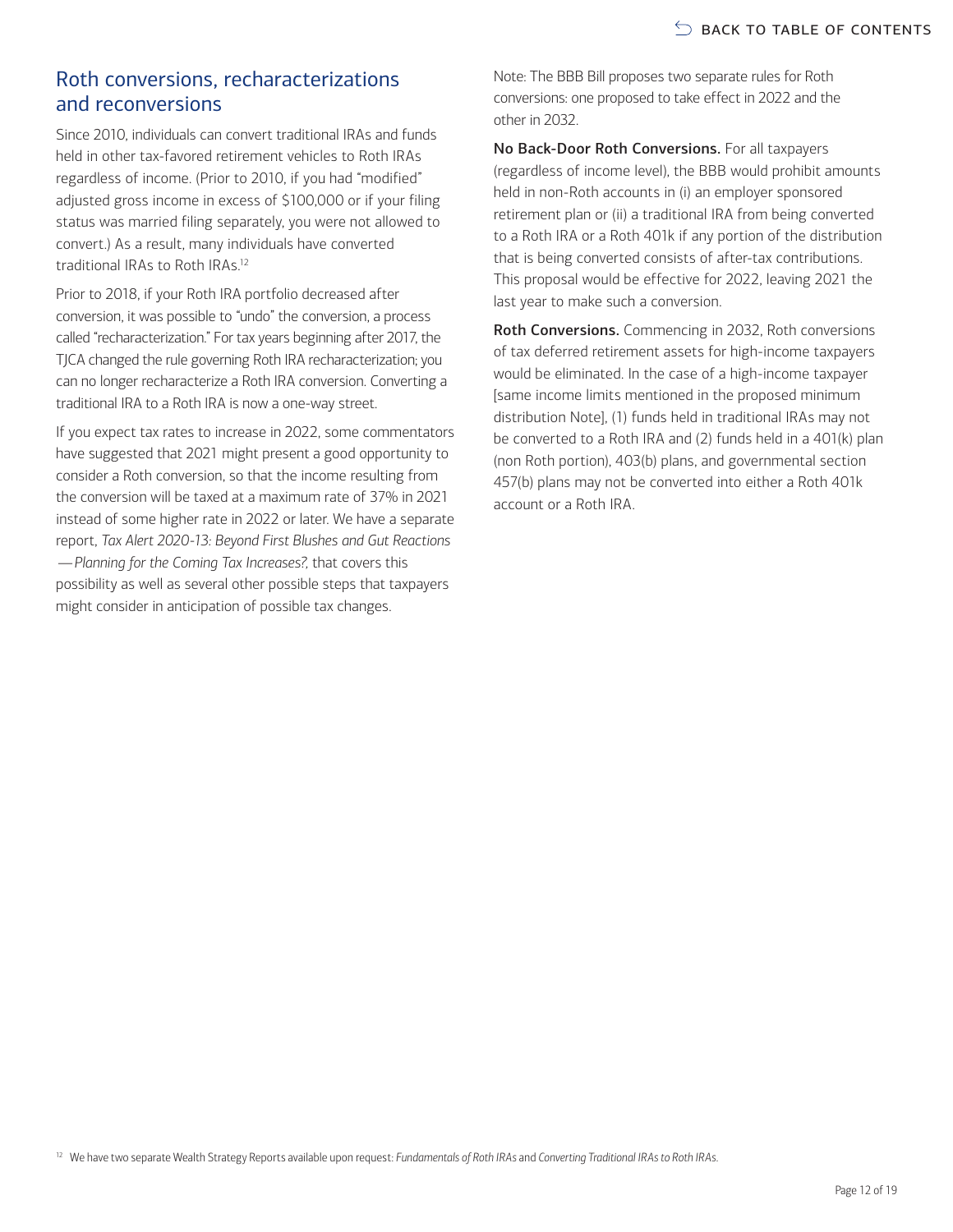# <span id="page-12-0"></span>Year-end charitable gifts

### Charitable income tax deduction limitations

A gift to charity is normally deductible as an itemized deduction. However, you might not be able to deduct all of your charitable contributions. There are limitations, summarized in the following chart, based on (i) the type of property given and (ii) the type of charity.

Some common planning ideas from this chart are:

- 1. It is usually better to make a gift of appreciated long-term (held longer than one year) stock (or other asset) to a charity than to make a gift of appreciated short-term stock. A gift of appreciated long-term stock is deductible at its value; a gift of appreciated short-term stock is deductible only to the extent of basis. To put it another way, a gift of long-term appreciated stock entitles you to deduct the appreciation even though you have not been taxed on it.
- 2. In the case of a gift of appreciated long-term stock to a private foundation, a deduction for the fair market value is allowed only if the stock is "qualified appreciated stock." Generally that means publicly traded stock, but you should always consult your tax advisor.

If the amount you contributed to charities this year is more than you can deduct because of the AGI limitations summarized in the chart below, the excess can be carried forward for up to five years.

Due to multiple contributions, you might trigger several of these limitations. How these limitations interact with each other is a complicated matter beyond the scope of this summary, and you should consult your tax advisor.

| Type of Property <sup>1</sup>                                                                                              | <b>Public Charity</b><br>(including Donor Advised Fund) |                             | Private Foundation (non-operating)                                              |                             |  |
|----------------------------------------------------------------------------------------------------------------------------|---------------------------------------------------------|-----------------------------|---------------------------------------------------------------------------------|-----------------------------|--|
|                                                                                                                            | Deductible Amount <sup>2</sup>                          | AGI Limitation <sup>3</sup> | Deductible Amount <sup>2</sup>                                                  | AGI Limitation <sup>3</sup> |  |
| Cash                                                                                                                       | Amount of cash                                          | 50%/60%/100% <sup>4</sup>   | Amount of cash                                                                  | 30%                         |  |
| Short-term <sup>5</sup> capital gain property or ordinary<br>income property                                               | Tax cost/basis                                          | 50%                         | Tax cost/basis                                                                  | 20%                         |  |
| Long-term <sup>5</sup> capital gain property                                                                               | Fair market value                                       | 30%                         | Tax cost/basis<br>(Fair market value if<br>publicly traded stock <sup>6</sup> ) | 20%                         |  |
| Tangible personal property (e.g., $art$ ) —<br>If it will be used by the charity in conducting<br>its exempt functions     | Fair market value                                       | 30%                         | Tax cost/basis                                                                  | 20%                         |  |
| Tangible personal property (e.g., $art$ ) —<br>If it will NOT be used by the charity in<br>conducting its exempt functions | Tax cost/basis                                          | 50%                         | Tax cost/basis                                                                  | 20%                         |  |

<span id="page-12-1"></span><sup>1</sup> Conservation easements are not discussed in this summary. We have a separate Wealth Strategy Report: *Conservation Easements.*

<span id="page-12-2"></span>In all cases where the deduction is limited to tax cost/basis, if the fair market value is lower (i.e., the asset has depreciated), the deduction will be the lower fair market value.

<span id="page-12-3"></span><sup>3</sup> Charitable contributions that are not deductible due to the AGI limitations can be carried forward for up to five years.

<span id="page-12-4"></span><sup>4</sup> TJCA increased this limitation from 50% to 60% for years 2018 through 2025, if all gifts are made in cash. It is scheduled to "sunset" and return to 50% in 2026. For 2020 and 2021 this limit was increased to 100% for cash gifts to public charities (not including Donor Advised Funds).

<span id="page-12-5"></span><sup>5</sup> Short-term property is property held one year or less. Long-term property is property held more than one year.

<span id="page-12-6"></span><sup>6</sup> Gifts of publicly traded stock may be deducted at full fair market value, but the deduction for gifts of bonds (even publicly traded bonds) is limited to tax cost/basis.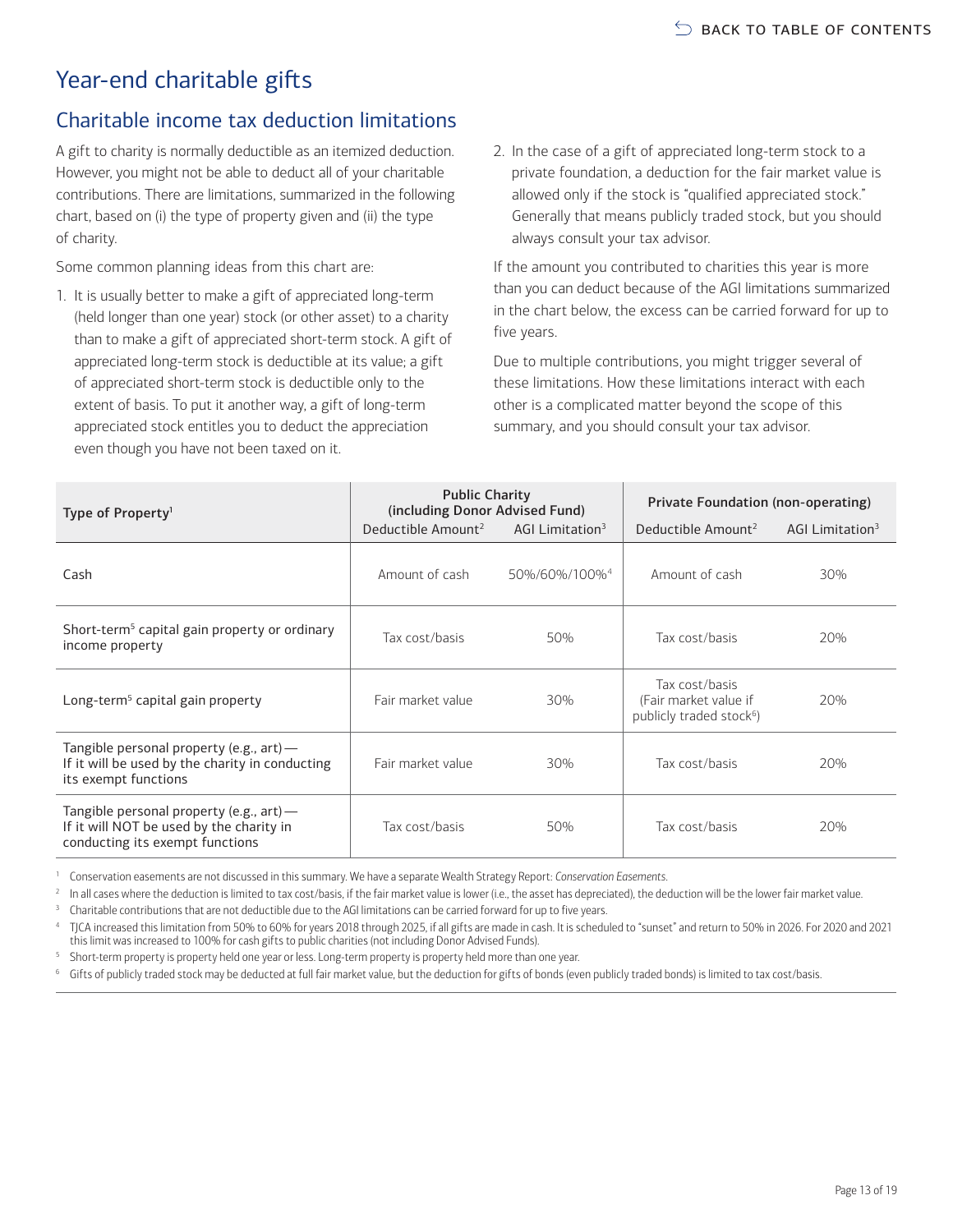# Qualified Charitable Distributions (QCDs)

If you are over 70½ and have an IRA, you can also make charitable gifts by making a charitable distribution directly from your IRA.

- You must be age 70½ or older at the time of the distribution.
- You may distribute any amount up to \$100,000 per tax year (\$200,000 for a husband and wife, if both are over 70½ and each has an IRA with over \$100,000), subject to reduction if you made tax-deductible contributions to a traditional IRA during the tax year.
- You may distribute from either a traditional IRA or a "rollover" IRA.
- Distributions may not be taken from an ongoing SEP, an ongoing SIMPLE 12 IRA, 403(b) plans, 401(k) plans or other similar retirement plans.

### Charitable deductions for non-itemizers

The CARES Act allowed taxpayers who do not itemize deductions to deduct up to \$300 for contributions made to certain qualifying charities (not including donor advised funds). This amount of \$300 applied to individuals and married couples. The "Taxpayer Certainty and Disaster Tax Relief Act of 2020" enacted in December of 2020, extended this deduction for one more year (2021) and increased it to \$600 for married couples filing jointly.

For 2020 tax year, the CARES Act also provided that taxpayers who do itemize deductions may elect to deduct cash contributions made to certain qualifying charities (not including donor advised funds), in an amount of up to 100% of their adjusted gross income for tax year 2020. The "Taxpayer Certainty and Disaster Tax Relief Act of 2020" extended this provision through tax year 2021 only.

### Beware gifts of certain investments

The preceding section referred to a gift of publicly traded stock. Many investments do not fall neatly into that category and might not qualify for the favorable charitable income tax deduction rules just summarized. For example:

- Depending on how it is structured, a charitable gift of your interest in a gold exchange traded fund (ETF) can result in a deduction equal only to your basis in the investment, not the fair market value. The same might be true of a structured note.
- For a gift of a bond, the interest component might not qualify for a charitable deduction.
- Gifts of leveraged property raise complicated tax issues.

You should confirm with your tax advisor whether a charitable gift of a particular investment would allow you the full charitable income tax deduction.

#### **Beware charitable gifts of certain investments**

Many investments do not fall neatly into the category of "publicly traded stock," and might not qualify for the favorable charitable income tax deduction rules.

### Charitable gifts and the \$10,000 deduction limit on state income taxes

The TCJA imposed a \$10,000 limit (\$5,000 for a married individual filing a separate return) on the amount of state and local taxes (known by the acronym "SALT") that an individual may take as an itemized deduction for federal income tax purposes, with no carryover of any excess amount. In the case of two individuals who are married and filing a joint return, the limit is still \$10,000. This \$10,000 limitation applies to state and local income taxes, sales taxes and property taxes. This \$10,000 limitation does not apply to property taxes paid in connection with a trade or business. However, it does apply to income taxes, even if paid by an individual in connection with a trade or business.

In response to this \$10,000 SALT limitation, a number of states enacted work-arounds, which attempted to allow federal charitable deductions for contributions to state-created charities, in return for which the donor would receive a credit against certain state and local taxes. Charitable deductions are not subject to the \$10,000 cap (though charitable deductions are subject to other limitations, primarily tied to adjusted gross income, which have been in effect for some time). However, longstanding tax principles state that in order for a charitable contribution to be deductible, it must be made without the expectation of a *quid pro quo.*

In May 2018, the IRS issued Notice 2018-54, to inform taxpayers that it intended to propose regulations to address such work-arounds. On August 27, 2018, the IRS issued those proposed regulations. On June 11, 2019, the IRS issued final regulations (the "Final Regulations") that were virtually identical to the proposed regulations, as well as Notice 2019-12 stating that additional regulations will be issued to address some new matters. The Final Regulations apply to both new and preexisting state tax credit programs. Subject to some narrow exceptions, the Final Regulations reduce an individual's federal income tax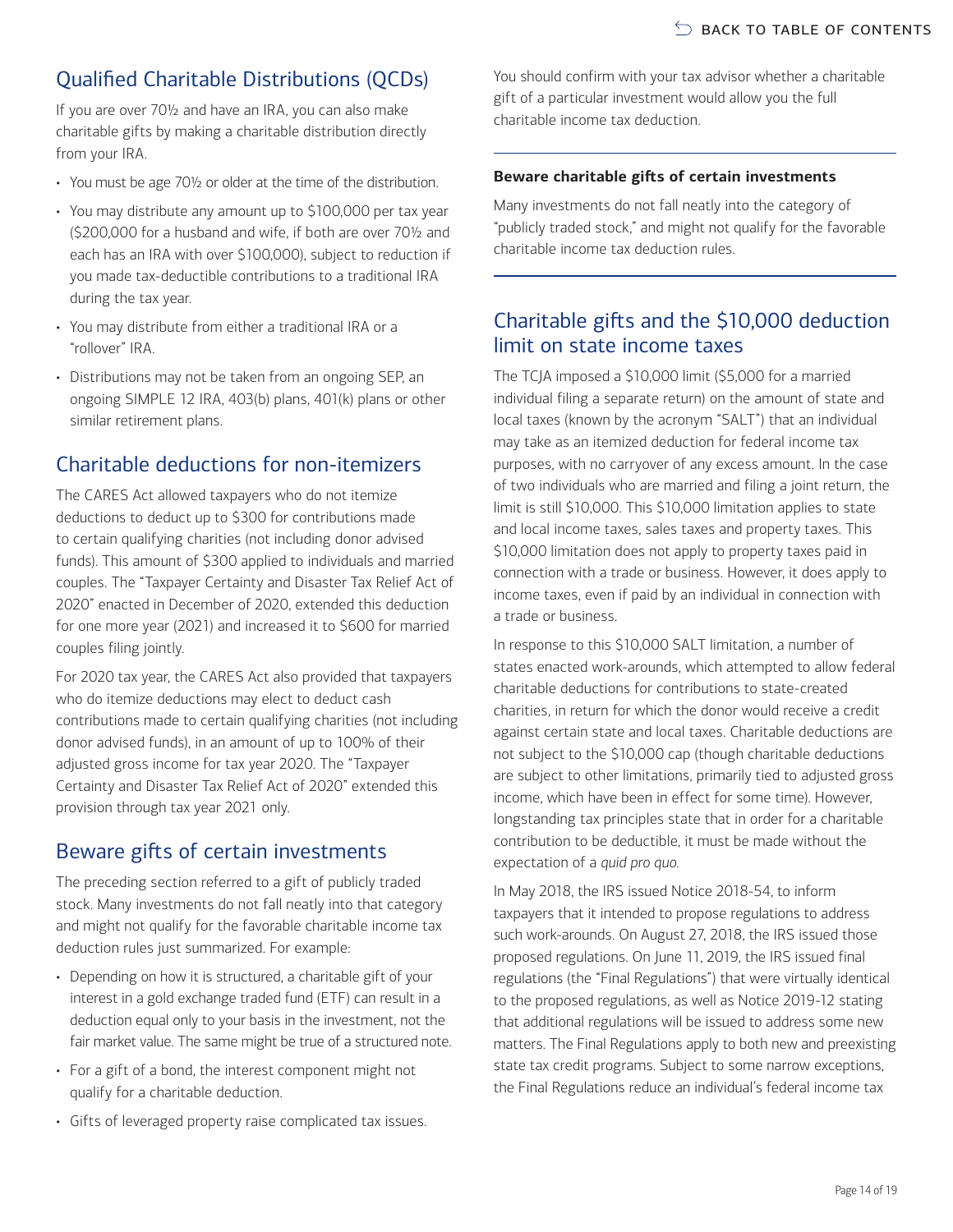charitable deduction, on a dollar-for-dollar basis, by any state tax credit allowed, treating the credit as a *quid pro quo* for the purported charitable gift[.13](#page-14-0)

Our *Tax Bulletin 2019-03* summarizes the Final Regulations and new Notice 2019-12.

Several states have taken a different approach to a SALT work-around and have enacted what is referred to as a passthrough entity (PTE) tax for business income. These taxes vary somewhat in the details, but essentially, they are designed to assess and collect state income tax on PTEs at the entity level, instead of at the partner/member level. At least thus far, the IRS has been much less hostile to these structures (see IRS Notice 2020-75). We have four Tax Alerts dealing with some of these new state laws (*2021-7*-re: NY; *2021-12*-re: CA; *2021-13* re: AZ; and *2021-14* re: IL). Several other states have enacted some sort of PTE tax. As of the date this guide was written, several other states have enacted some sort of PTE tax (AL, AR, AZ, CA, CT, CO, ID, GA, LA, MN, NJ, OK, OR, SC, WI). Other states are actively considering new laws, so do not think of this as list as exhaustive. These state laws vary in many respects. Some are applicable to only certain types of entities, some apply only to resident partners and others only to non-resident partners. Some of these state laws are elective at the entity level and others are elective at the partner/member level, so you should consult with your own tax advisor as to whether you might be able to take advantage of one of these state laws.

### Making sure the deduction is in 2021

Gift of cash. You may want to make a year-end charitable gift of money in order to take the deduction in 2021. Depending on how you make the gift, there are different rules governing the determination of what year you can take the deduction.

- If you deliver cash or a check, the charity must receive it by December 31, 2021, in order for you to take the deduction in 2021.
- If you mail a check, it must be postmarked by December 31 or earlier, and it must be received by the charity in the ordinary course of mail deliveries. You can control when you have an envelope postmarked but probably cannot control if/when the envelope will be received, so this isn't the best approach.
- If you use a credit card, the gift occurs when the charge is made, regardless of when you pay your credit card bill.

Gift of stock. The date on which a gift of securities is completed depends on how the securities are delivered.

- *Securities held in street name (DTC).* These are considered transferred on the date the brokerage firm transfers title, a process that normally takes one or two business days. NOTE: The transfer is not made at the time that instructions to transfer the shares are given to your agent. Rather, it is the date the transfer is made on the books of the issuing corporation or transfer agent.
- *Physical certificates you hold.* If you have the physical stock certificate, your gift of those shares to charity is completed on the date you deliver an endorsed certificate to the charity. If you mail the certificate and endorsement (which should be mailed separately), the securities are considered gifted to the charity on the date of the mailing if they are received by the charity in the ordinary course of mail deliveries.
- *Physical certificates held elsewhere.* This would include securities held in a safe deposit box or trust department with your advisor/broker, but not in street name. If the advisor/ broker is considered your agent, the transfer will not be considered complete until the date the transfer agent records the transfer, which can take several weeks. If the advisor/broker has stock powers on file, the securities can be converted to DTC, at which point the much quicker process described above for securities held in street name will apply.

<span id="page-14-0"></span><sup>&</sup>lt;sup>13</sup> In December of 2019 the IRS issued Revenue Procedure 2019-12 to provide clarification and safe harbors for C corporations and certain pass-through entities that make charitable payments in exchange for state and local tax credits, to clarify when those payments may be treated as ordinary and necessary business expenses, and accordingly not subject to the SALT limitations.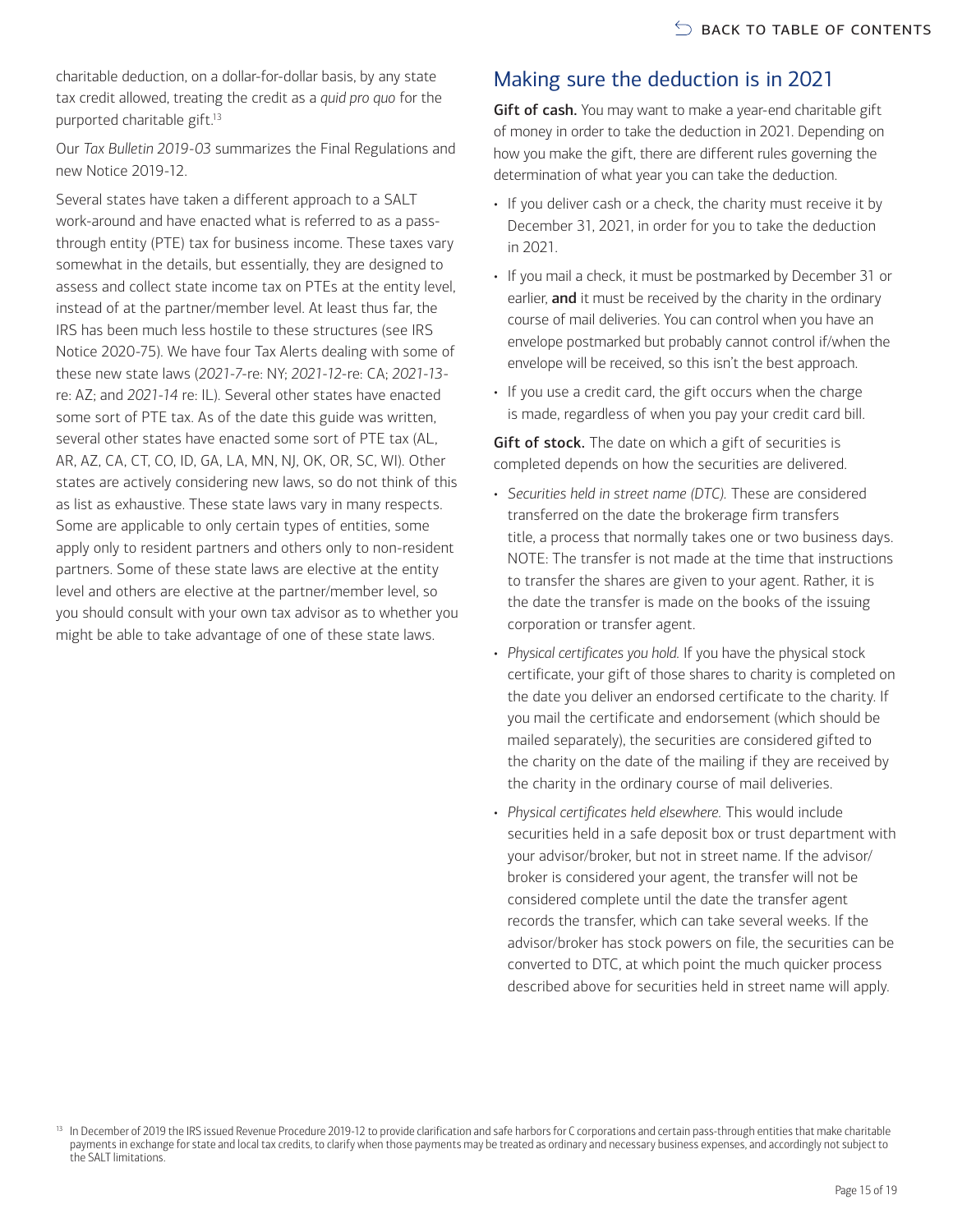# Substantiating charitable gifts

In recent years, the documentation you need in order to claim a charitable deduction has become more stringent. Generally, for any monetary gift, you must have either a bank record (canceled check) or a written communication from the donee charity. In addition, if the gift is \$250 or more, you must obtain a contemporaneous written acknowledgment from the charity containing certain required information. For a gift of property (such as a vehicle or art), certain additional valuation requirements apply. All of this must be in hand before you file your tax return.

You certainly do not want a charitable contribution deduction to be denied due to improper paperwork. You should consult with your tax advisor to make sure you comply with the ever-growing substantiation rules.

We have a separate Wealth Strategy Report: *Charitable Gifts— Recordkeeping Requirements.*

### Charitable remainder trusts (CRTs) and 3.8% Medicare surtax planning

The 3.8% Medicare surtax is imposed on an individual's "net investment income" to the extent "modified adjusted gross income" exceeds certain thresholds. The surtax does not apply to a CRT itself; however, distributions from a CRT can have surtax consequences to the recipient/beneficiary. As a result, there is a year-end planning opportunity for CRTs: harvesting capital losses. Even for CRTs that have accumulated mostly long-term capital gains, harvesting losses can have a surtax benefit. The details of this planning are summarized in our Wealth Strategy Report: *Year-End Planning Opportunity for Charitable Remainder Trusts.*

# <span id="page-15-0"></span>Intra-family wealth transfers

#### General estate plan review

As has been mentioned for other planning ideas, reviewing your estate plan is not necessarily a year-end planning matter. However, there are several gift and estate tax planning matters that are addressed at the end of the year (discussed below), and therefore it can also be a good time to think about this important matter. As a general matter, we suggest you have your overall estate plan reviewed regularly by an estate planning professional. The reasons might not be obvious, so we list several here.

A useful working definition of "estate planning" is: (1) having your assets (2) go where you want them to go (3) in the manner you want (i.e., in trust or outright) (4) with minimum taxes or other expenses. Any one or more of these elements can change year to year.

Assets change. The value of your assets can change, causing the size of bequests to be very different from what you had in mind. Also, assets change locations, which can change which document governs that asset at your death. For example, funds inside an IRA will pass pursuant to your Beneficiary Designation, but once funds are distributed from your IRA to you they will be governed by your will.

Recipients change. Where you want your assets to go can change for many reasons. This could be due to a change in your family. Marriage can cause you to now engage in marital trust planning. Divorce can render marital planning inappropriate. The advent of children will require trust planning. The advent of grandchildren can require generation-skipping transfer tax planning. An unnatural order of deaths can change your estate desires.

The need for trusts changes. You might have wanted a trust for a beneficiary's inheritance, but now a trust might not be needed either because the beneficiary is now older and mature, or perhaps because the dollars involved are now too little to merit a trust. The reverse could also be true—you might not have thought a trust was needed before, but now the beneficiary has proven to be a spendthrift. Or perhaps asset protection is more of a concern. For example, the beneficiary might now be in a profession prone to lawsuits.

Tax rules change. This has increased in importance in recent years because it must now be factored in that we cannot know what the tax rules will be when your estate plan gets "activated." In recent years there have been frequent changes to the various exemption amounts and tax rates governing wealth transfers, both at the federal level and at many state levels. This includes a doubling of the estate tax exemption made by the TCJA. In 2021 it is \$11,700,000 per individual. The exemption for 2022 will be \$12,060,000. After 2025 that exemption amount is scheduled to decrease 50% to its pre-TCJA amount (as indexed for inflation).

Because there is always the possibility that the tax rules are changed, there is always the possibility that your estate plan could become outdated without you doing anything. If you would like to discuss having your estate plan reviewed, please contact your advisor.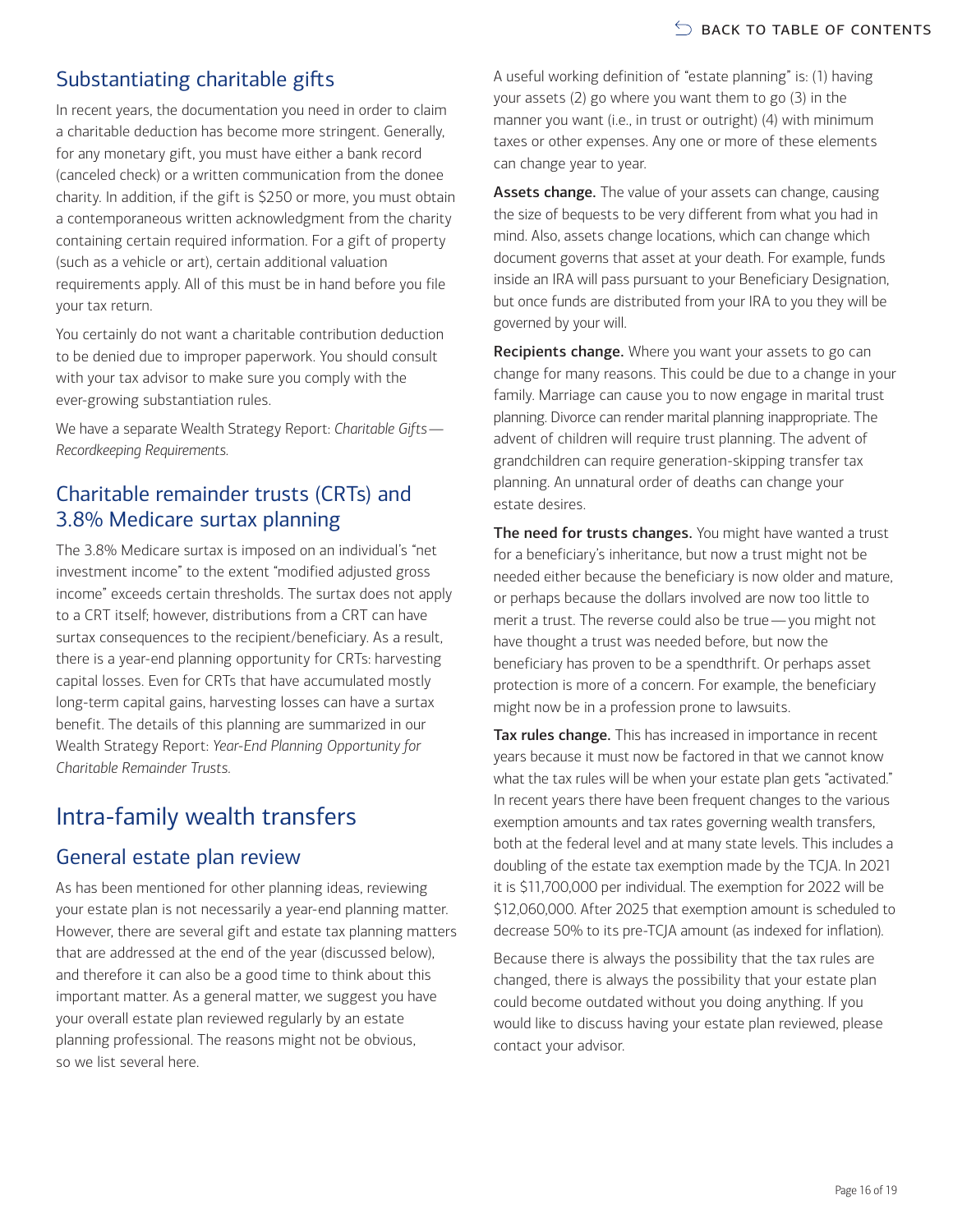# \$15,000 annual exclusion gifts

Gift of money. If you would like to make a gift by check and have it qualify for the \$15,000 annual gift tax exclusion for 2021, two requirements must be satisfied:

- 1. The donee must deposit the check in 2021.
- 2. It must clear in the ordinary course of business (which can happen in January).

A holiday gift of a check that doesn't get deposited until after New Year's Day is considered a gift in 2022. A cashier's check can avoid this, since a gift of a cashier's check, like cash, is complete upon delivery.

The annual exclusion will increase to \$16,000 in 2022, up from \$15,000 in 2021.

Gift of stock. The rules for completing a gift of stock to a family member are the same as the rules set out above for a year-end gift of securities to a charity, with one exception. If you mail a properly endorsed stock certificate to a family member, the gift is not completed until received.

### Gifts to 529 plans

Paying for a grandchild's education can be a good way to transfer wealth and may be more appealing than just making gifts to a trust. A 529 savings plan (a "529 plan") offers a way to accelerate gifts and frontload a savings program. The TCJA expanded the use of 529 plans and allows up to \$10,000 per year (per beneficiary) to be used for elementary and high school tuition.<sup>14</sup> It specifically allows funds to be used for private and religious schools. However, not all states follow this federal change.

529 plans allow you to make five years' worth of \$15,000 annual exclusion gifts in 2021. This is as much as \$75,000 from a single donor, or \$150,000 from a couple. These gifts are treated as if they are made ratably over the current year and next four tax years.

Contributions between \$15,000 and \$75,000 made to a 529 plan in one year can be prorated over a five-year period without incurring gift taxes or reducing your lifetime federal estate or gift tax exemption. If you contribute less than the \$75,000 maximum, additional contributions can be made in subsequent years without incurring federal gift taxes or reducing your lifetime federal estate or gift tax exemption, up to a prorated level of \$15,000 per year. For contributions between \$15,000 and \$75,000 made in one year, if the account owner dies before the end of the five-year period, a prorated portion of the contribution is included in the taxable estate.

Be aware that such planning must be coordinated with all other gifting techniques, which might also affect how much of your \$15,000 annual exclusion is available each year. If you make a gift of five years' worth of annual exclusion gifts to a 529 plan, no additional annual exclusion gifts can be made to the beneficiary within this five-year period (other than any additional increase in the annual exclusion amount during that five-year period).

If you are funding a 529 plan toward the end of 2021 and want to maximize the frontloading of the account, consider contributing only \$15,000 (\$30,000 for a couple) to the account this year. You could then frontload by contributing \$80,000 (\$160,000 for a couple) in January 2022. (This is based on next year's annual exclusion of \$16,000.) This will allow you to contribute a total of \$95,000 by January 2022 (\$190,000 for a couple). In contrast, if you first contribute \$75,000 (\$150,000 for a couple) to the account in December 2021, you would not be able to contribute more for the next four years (other than an additional \$1,000 per year per person if the annual exclusion increases to \$16,000).

<span id="page-16-0"></span><sup>14</sup> Under the SECURE Act, 529 education savings accounts were expanded to cover costs associated with registered apprenticeships; homeschooling; and up to \$10,000 of qualified student loan repayments (including those for siblings).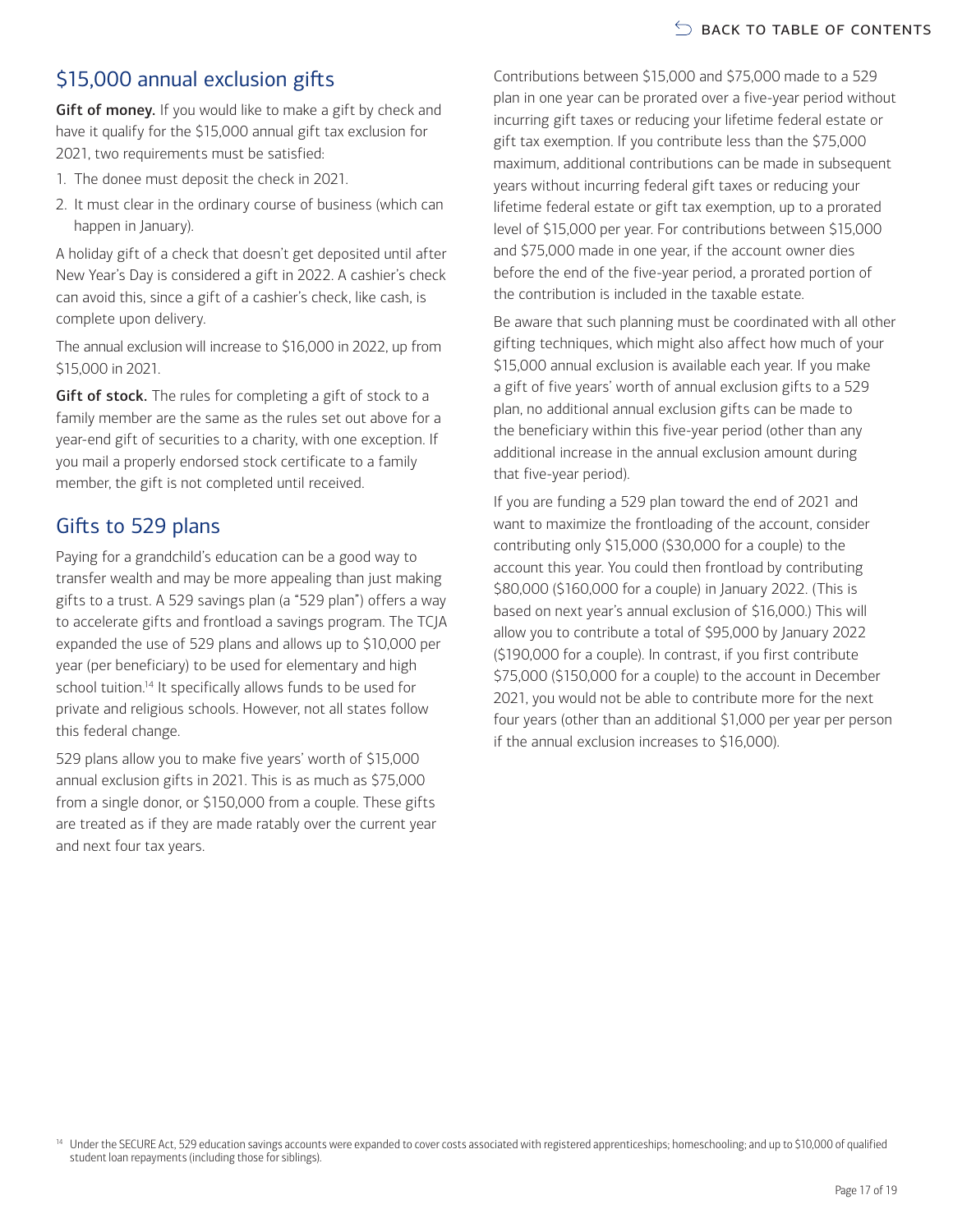### Beware the "kiddie tax"

Year-end planning can involve gifts to children. In general, making a gift of a financial asset to your children will cause them to be subject to income tax on the future earnings. However, under the "kiddie tax," a certain amount of your children's unearned income will be taxed at their parents top marginal income tax rate. The "kiddie tax" applies to children under 18 and to 18-year-olds if their earned income doesn't exceed one-half of the amount of their support.

It also applies to 19- to 23-year-olds if they are full-time students and their earned income doesn't exceed one-half of the amount of their support if at least one parent is living at the end of the tax year and the child is not filing a joint return for the tax year.

We have a separate Wealth Strategy Report: *The "Kiddie Tax."*

### <span id="page-17-0"></span>Income tax rates

The following tables may be helpful when trying to estimate what income tax bracket you are in, with the accompanying potential benefits.

| Federal tax rates for 2021 |  |  |
|----------------------------|--|--|
|                            |  |  |

| Over                   | <b>But not</b><br>over | Pay this<br>(rounded to the<br>next dollar) | Plus this<br>$\%$ | On excess<br>over |  |  |  |
|------------------------|------------------------|---------------------------------------------|-------------------|-------------------|--|--|--|
| <b>Single</b>          |                        |                                             |                   |                   |  |  |  |
| \$0                    | \$9,950                | \$0                                         | 10%               | \$0               |  |  |  |
| \$9,950                | \$40,525               | \$995                                       | 12%               | \$9,950           |  |  |  |
| \$40,525               | \$86,375               | \$4,664                                     | 22%               | \$40,525          |  |  |  |
| \$86,375               | \$164,925              | \$14,751                                    | 24%               | \$86,375          |  |  |  |
| \$164,925              | \$209,425              | \$33,603                                    | 32%               | \$164,925         |  |  |  |
| \$209,425              | \$523,600              | \$47,843                                    | 35%               | \$209,425         |  |  |  |
| \$523,600              |                        | \$157,804.25                                | 37%               | \$523,600         |  |  |  |
| Married filing jointly |                        |                                             |                   |                   |  |  |  |
| \$0                    | \$19,900               | \$O                                         | 10%               | \$0               |  |  |  |
| \$19,900               | \$81,050               | \$1,990                                     | 12%               | \$19,900          |  |  |  |
| \$81,050               | \$172,750              | \$9,328                                     | 22%               | \$81.050          |  |  |  |
| \$172,750              | \$329,850              | \$29,502                                    | 24%               | \$172,750         |  |  |  |
| \$329,850              | \$418,850              | \$67,206                                    | 32%               | \$329,850         |  |  |  |
| \$418,850              | \$628,300              | \$95,686                                    | 35%               | \$418,850         |  |  |  |
| \$628,300              |                        | \$168,993.50                                | 37%               | \$628,300         |  |  |  |
| Non-grantor trusts     |                        |                                             |                   |                   |  |  |  |
| \$0                    | \$2,650                | \$0                                         | 10%               | \$0               |  |  |  |
| \$2,650                | \$9,550                | \$265                                       | 24%               | \$2,650           |  |  |  |
| \$9,550                | \$13,050               | \$1,921                                     | 35%               | \$9,550           |  |  |  |
| \$13,050               |                        | \$3,146                                     | 37%               | \$13,050          |  |  |  |

#### Federal tax rates for 2022

| Over                   | <b>But not</b><br>over | Pay this<br>(rounded to the<br>next dollar) | Plus this<br>$\%$ | On excess<br>over |  |  |
|------------------------|------------------------|---------------------------------------------|-------------------|-------------------|--|--|
| <b>Single</b>          |                        |                                             |                   |                   |  |  |
| \$0                    | \$10,275               | \$0                                         | 10%               | \$0               |  |  |
| \$10,275               | \$41,775               | \$1,027.50                                  | 12%               | \$10,275          |  |  |
| \$41,775               | \$89,075               | \$4,807.50                                  | 22%               | \$41,775          |  |  |
| \$89,075               | \$170,050              | \$15,213.50                                 | 24%               | \$89,075          |  |  |
| \$170,050              | \$215,950              | \$34,647.50                                 | 32%               | \$170,050         |  |  |
| \$215,950              | \$539,900              | \$49,335.50                                 | 35%               | \$215,950         |  |  |
| \$539,900              |                        | \$162,718                                   | 37%               | \$539,900         |  |  |
| Married filing jointly |                        |                                             |                   |                   |  |  |
| \$0                    | \$20,550               | \$0                                         | 10%               | \$0               |  |  |
| \$20,550               | \$83,550               | \$2,055                                     | 12%               | \$20,550          |  |  |
| \$83,550               | \$178,159              | \$9,615                                     | 22%               | \$83,550          |  |  |
| \$178,159              | \$340,100              | \$30,427                                    | 24%               | \$178,159         |  |  |
| \$340,100              | \$431,900              | \$69,295                                    | 32%               | \$340,100         |  |  |
| \$431,900              | \$647,850              | \$98,671                                    | 35%               | \$431,900         |  |  |
| \$647.850              |                        | \$174,253.50                                | 37%               | \$647,850         |  |  |
| Non-grantor trusts     |                        |                                             |                   |                   |  |  |
| \$0                    | \$2,750                | \$0                                         | 10%               | \$0               |  |  |
| \$2,750                | \$9,850                | \$275                                       | 24%               | \$2,750           |  |  |
| \$9,850                | \$13,450               | \$1,979                                     | 35%               | \$9,850           |  |  |
| \$13,450               |                        | \$3,239                                     | 37%               | \$13,450          |  |  |